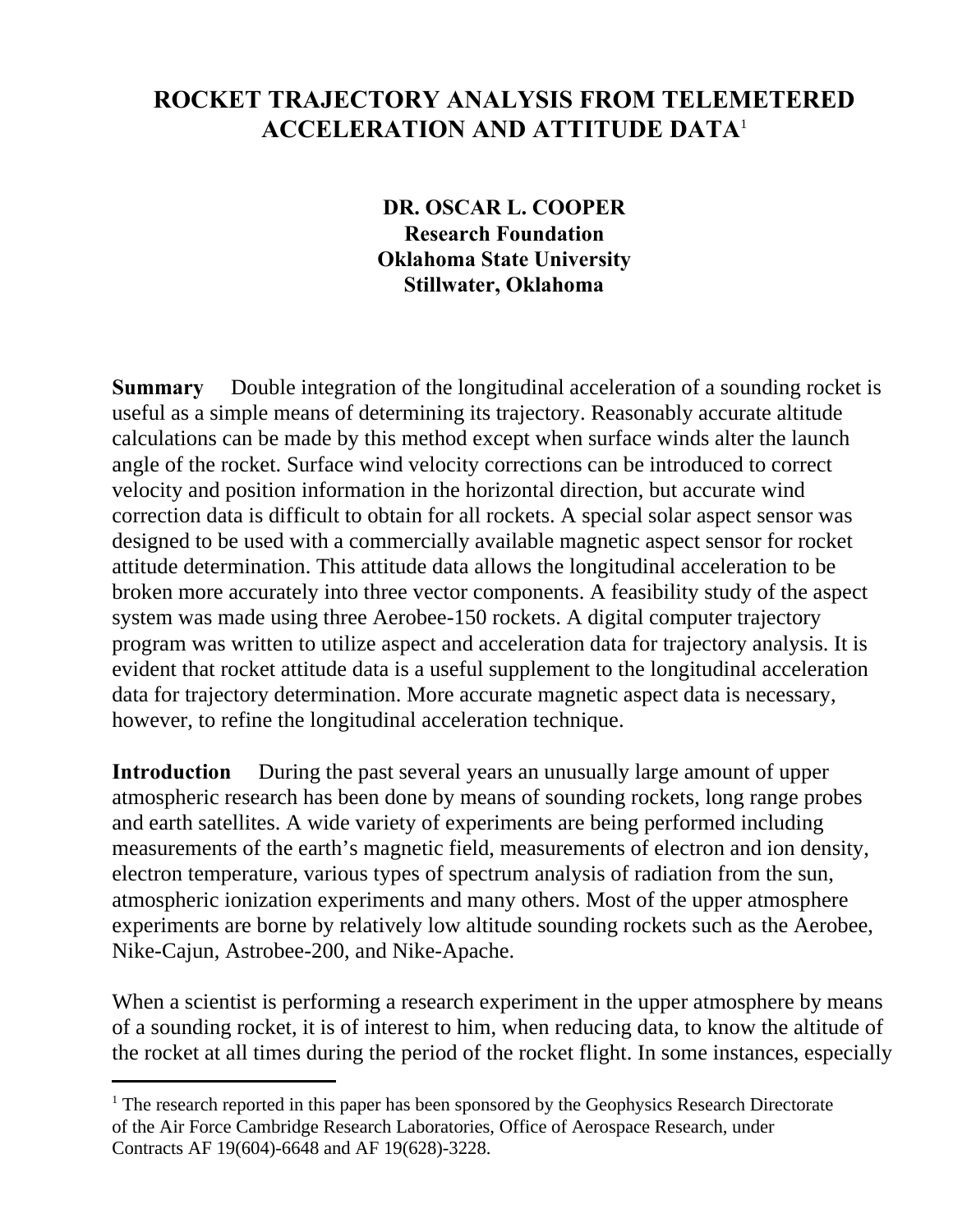when there are external measuring probes on the rocket, it is also important to the experimenter to know the attitude of the rocket in its trajectory. There are many methods for obtaining trajectory information for practically all rockets that are launched today. Most rocket launching ranges are well equipped with various types of auxiliary equipment, such as radar, for trajectory determination. Most of this equipment is rather complex.

In recent years, the Research Foundation of Oklahoma State University has made calculations of rocket trajectories that involve the time variation of rocket acceleration, velocity, and position. These calculations have been based primarily on data obtained from longitudinal accelerometers mounted within the rocket payload. The acceleration information is transmitted to ground-based recording stations by means of radio telemetry. Past efforts in rocket trajectory analysis have been limited in accuracy by the design and calibration of the longitudinal accelerometers and the quality of the telemetry records available for use in extracting data. Recently, a digital computer program has been developed for calculating trajectories of multistage rockets. This computer program, which is applicable primarily to the IBM 1410 computer, has greater versatility than the desk calculator methods used in the past for trajectory calculations.

**Historical Background** Several methods have been utilized in determining the trajectory of a sounding rocket. The most common of these is radar which is sometimes supplemented with a beacon transponder for reinforcing the echo signal. Modern radar equipment can skin track a rocket to ranges of 150 miles or more. The trajectory information from radar is available immediately after the rocket flight from the plotting board and computing equipment operated in conjunction with the radar.

Radar triangulation has been used to some extent in the past for trajectory work. This system includes an airborne transponder which, after being interrogated from a main interrogation transmitter, responds with a pulsed signal which is received by several widely spaced ground receiving stations. These stations, in turn, retransmit the delayed transponder signal back to the main interrogation station where a computer and associated plotting boards are ready to present the rocket position da ta.

The interferometer principle is used with the airborne telemetry radio frequency signal for trajectory analysis in some instances. Systems using this principle have two or more ground receiving stations which are accurately surveyed with respect to each other. The range of the rockets from the groups of receiving stations may be obtained by measuring the phase difference of the signal at the receivers.

The Doppler principle with radio signals is used with some tracking equipment for obtaining rocket velocity. The rocket velocity can be integrated to obtain rocket position at any instant of time. One such system is a Doppler Velocity and Position System, DOVAP, which uses a ground based transmitter and an airborne transponder. The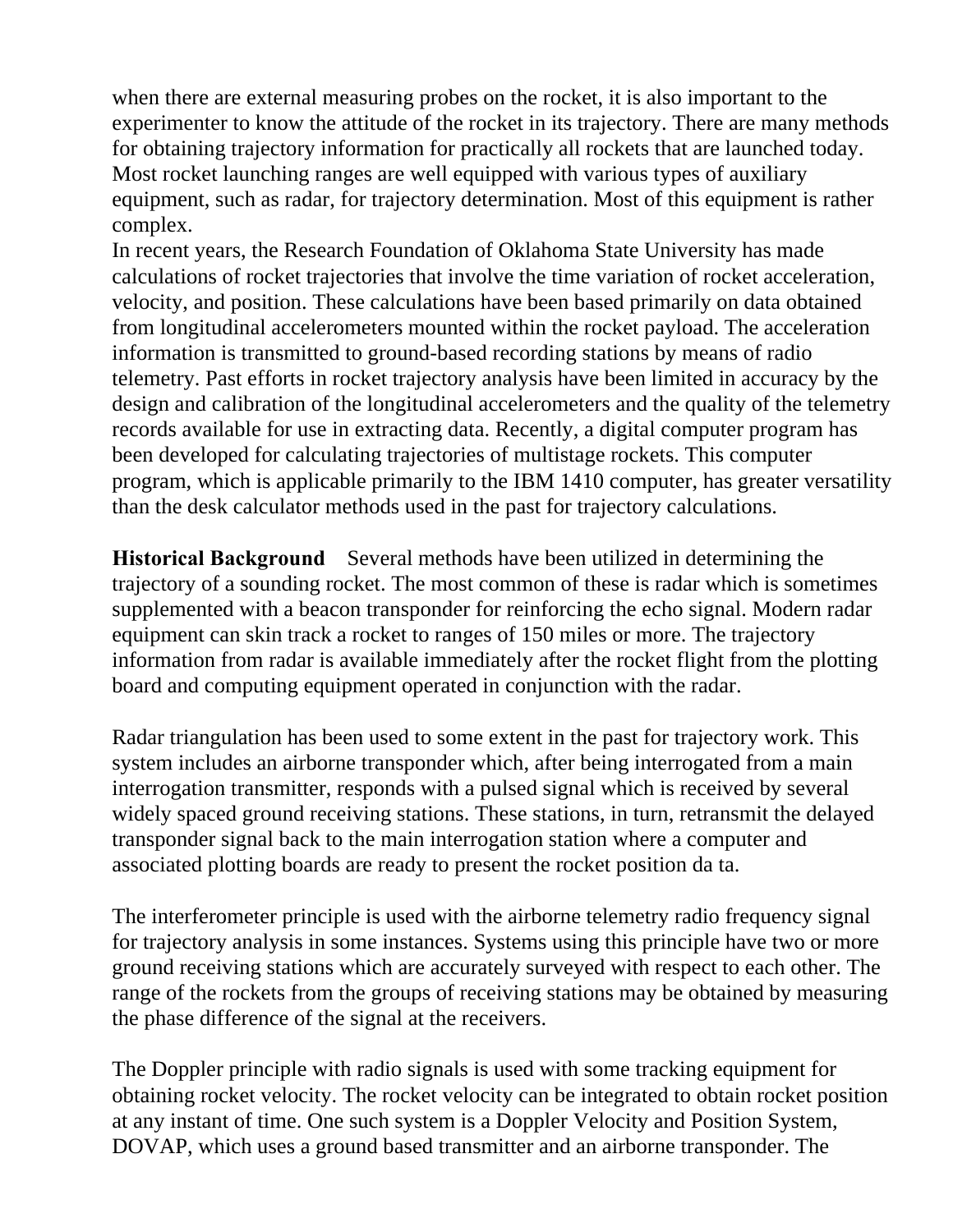Doppler frequency shift is a function of the rocket velocity. The ground transmitting equipment is usually located almost directly below the rocket as it progresses on the upward leg of its trajectory.

A somewhat simple means for obtaining a rocket trajectory is by simple "free-fall" or "vacuum" calculations during the upper portion of the trajectory where atmospheric retardation is not appreciable. If two points, one on the up-leg and one on the down4eg of the trajectory at the same altitude, can be determined, the remainder of the altitudetime trajectory can be calculated (11). Locating these two points is usually a difficult problem and no method has been devised which will define accurately these points. Some of the methods which have been used in the past are the use of ionization type pressure measuring equipment which is capable of making measurements of minute pressures and the use of Lyman-Alpha spectrum indications which are prominent at discrete altitudes. Cosmic ray intensity measuring devices are also useful for defining two equi-altitude trajectory points called the Pfotzer maxima (5).

Another simple means of obtaining trajectory information is by integrating the acceleration data obtained from a longitudinal accelerometer mounted on a sounding rocket. Work with accelerometers of this type for calculating rocket trajectories has been done by Oklahoma State University for many rockets which have been launched in recent years. A digital computer program has been written and utilized quite extensively for trajectory calculations using acceleration data. This work has been done in connection with a phase of a project for the United States Air Force whereby the trajectory of a rocket can be obtained by means of the telemetry system and without the aid of auxiliary trajectory equipment such as some of those mentioned earlier (2, 3, 4).

Most of the systems mentioned are elaborate and require the use of many personnel for field operations and final data analysis of the rocket trajectory. They have the advantage, however, of being quite accurate and in most cases are quite rapid in providing trajectory information following the launching of the rocket. At an established launch site the more elaborate equipment is always available. However, at remote launch sites an expedient such as the "vacuum" or parabolic trajectory or the integrated accelerometer trajectory is advantageous even though extremely accurate results are not provided.

Some of the reasons for exploiting the use of the longitudinal accelerometer method for trajectory determination are that the equipment is light in weight, can be utilized with the existing telemetry system, requires no auxiliary trajectory apparatus during flight, and is reasonably accurate.

**Methods For Calculating Accelerometer Trajectories** From the laws of mechanics, it is known that the time-rate of change of distance is velocity, and the time-rate of change of velocity is acceleration. Conversely, if a variation of acceleration versus time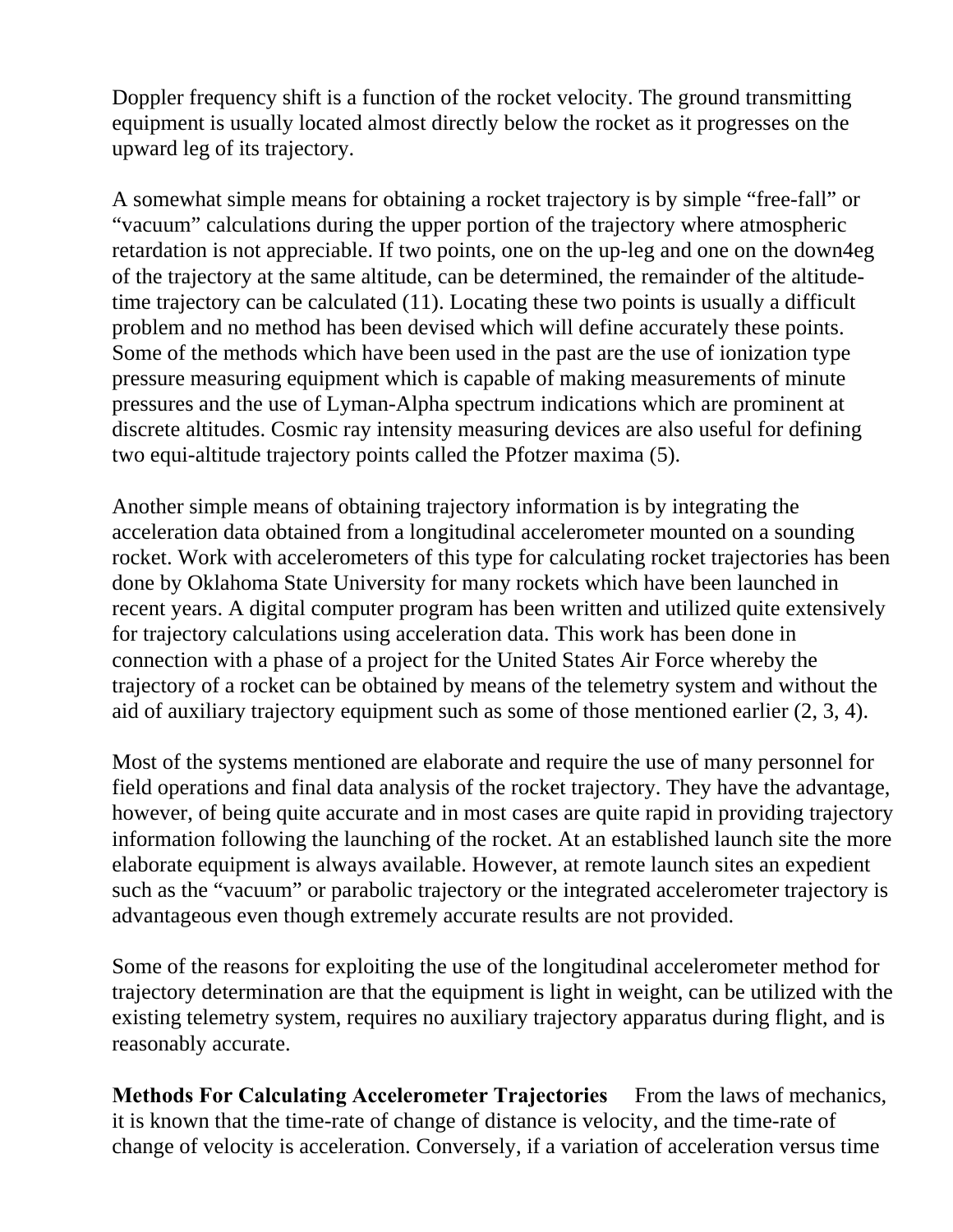is integrated between time limits, velocity is obtained, and by integrating the velocity information between the same time limits, position is obtained. This technique is utilized by numerical methods to obtain the velocity and position of the rocket when acceleration-time data are available. The area enclosed by an acceleration curve bounded by two time limits gives a value of g-seconds which is equivalent to velocity at the upper time limit. To obtain the total velocity of the rocket one must add the new velocity to the velocity at the beginning of the period which is being integrated. A second integration will provide a change of distance. This distance added to the value at the beginning of the integration period gives cumulative distance for the vehicle. Because the acceleration curves may not be expressed as continuous mathematical functions, it is not practical to do mathematical integration using indefinite integrals. Therefore it is necessary to integrate the area under acceleration curves by numerical techniques. Some of the earlier methods used for integration, when making trajectory calculations with desk calculators, have utilized the Trapezoidal rule and Simpson's One-Third rule. When using these integration methods with a desk calculator, it is necessary to divide the time scale over the period being integrated into equal increments.

One of the simplest methods of numerical integration for this particular problem is the Trapezoidal rule. Its use is based upon the fact that the area under the acceleration curve being integrated is divided into equal increments of time. The area of a series of small trapezoids is accumulated over a long period of time to obtain the total g-second area. Figure 1 illustrates the development of the equations used for acceleration integration by means of the Trapezoidal rule. It may be seen in the figure that the areas of each of the increments include the area of the rectangle as well as the area of the small triangle above the rectangle, both of which form the incremental trapezoid. The segment of area is the area between to and tn which involves discrete acceleration figures between  $a_0$  and  $a_{n}$ .

A total area for the segment may be expressed as the sum of the areas of successive trapezoids and is expressed as:

Area = 
$$
\Delta t \left[ \frac{a_0}{2} + a_1 + a_2 + ... + a_{n-1} + \frac{a_n}{2} \right]
$$
 g - seconds (1)

Where "a" is given in terms of g, acceleration due to gravity, and  $\Delta t$  is the time increment in seconds.

Simpson's one-third rule is a more accurate process for obtaining the g-second area under an acceleration curve. Simpson's rule is based upon the assumption that successive values of acceleration data lie on segments of parabolic curves while the trapezoidal rule is based on the assumption that each data point is connected to adjacent ones by straight lines. Simpson's One-Third rule, as in the Trapezoidal rule, requires an equal division of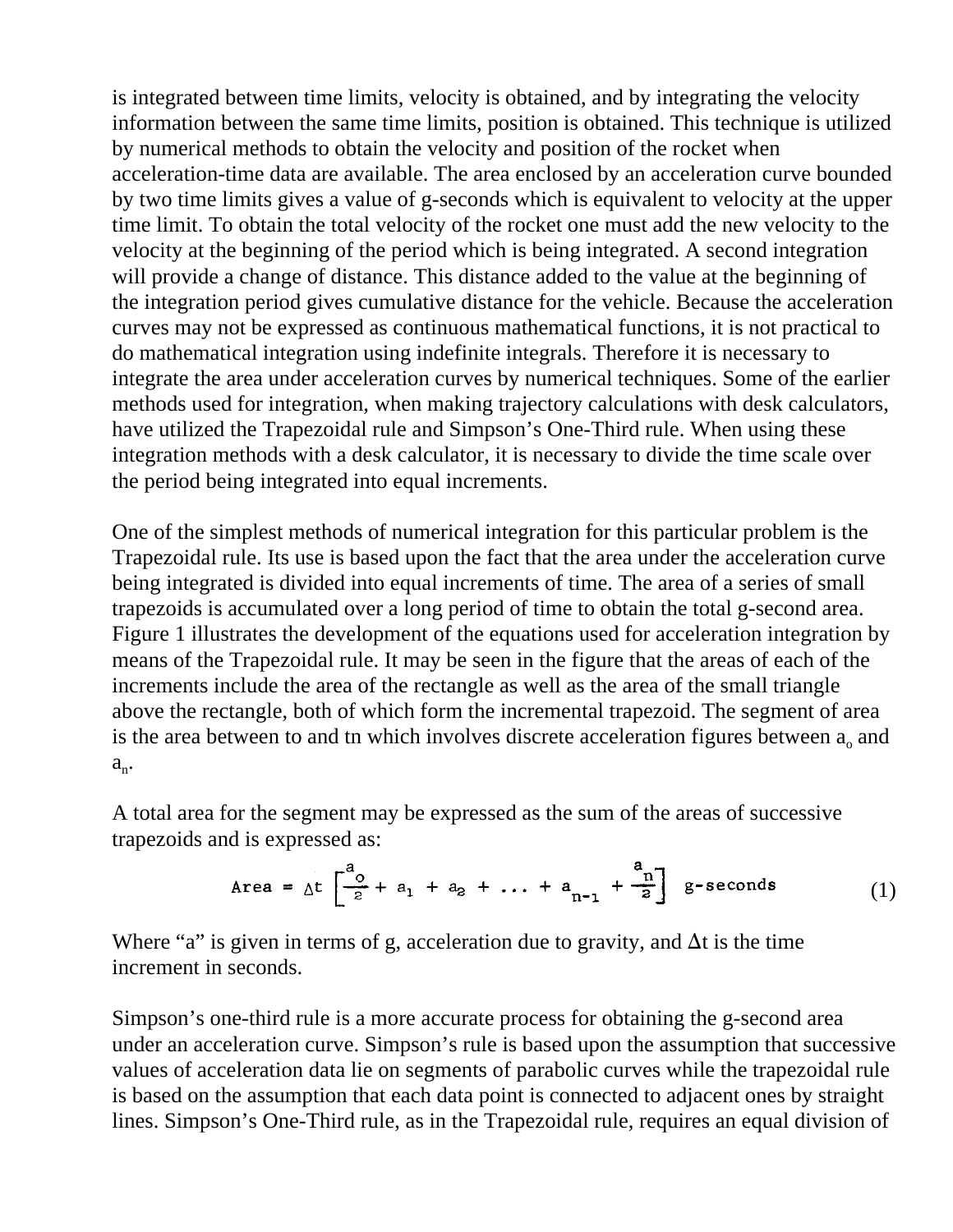time for the segments of area being calculated. This means that the time increments,  $\Delta t$ , must be the same and also that an even number of acceleration values must be available for each segment of area. The expression for Simpson's One-Third rule is:

Area = 
$$
\frac{\Delta t}{3}
$$
 (a<sub>o</sub> + 4a<sub>1</sub> + 2a<sub>2</sub> + 4a<sub>3</sub> + 2a<sub>4</sub> + ... + 4a<sub>n-1</sub> + a<sub>n</sub>) (2)

When acceleration information is integrated by means of these methods, the acceleration curve is usually broken into segments which are readily identifiable by prominent features of the curve as when using the trapezoidal rule.

Desk calculator techniques are not considered to be inaccurate as far as acceleration integration and the determination of rocket trajectories are concerned except that human error may be eminent in making calculations. The technique is laborious however, and for this reason the Digital Computer trajectory routine was written as a replacement for the earlier desk calculator methods. The computer technique allows calculation refinements such as g re-evaluation with altitude, and the use of spherical angular coordinates at launch rather than a vertical launch.

The trajectory program is written for the IBM 1410 Computer in FORTRAN so that it is compatible with other types of computers. The computer program utilizes acceleration data obtained from telemetry records. It will make trajectory calculations of acceleration, velocity, and position in three orthogonal directions utilizing a preselected increment of time for the atmospheric portion of the rocket flight. This portion includes all of the thrust and the drag periods of the up-leg flight. A different increment of time, usually larger than the first, is used for velocity and position calculations following the atmospheric portion.

The integration method for the acceleration data does not use the Trapezoidal rule nor Simpson's rule as illustrated earlier but considers the accelerometer curve as a series of small rectangles as shown in Figure 2. The acceleration is assumed to be constant from one value of elapsed time to the next. As can be seen in the figure, the area under a rising accelerometer curve is somewhat greater than the true area depending upon the time increments being used while the area under the falling portion of the curve is somewhat smaller than the true area. Thus the errors partially cancel. The program will accommodate any number of thrust or drag periods making it useful for multi-stage rockets.

The computer program will introduce the effects of winds as forces operating at any given altitude and considers the winds as occupying de-finite altitude strata. The winds have the effect of changing the elevation and azimuth angles of a rocket as measured at the instantaneous position of the rocket in its trajectory. These wind corrections of the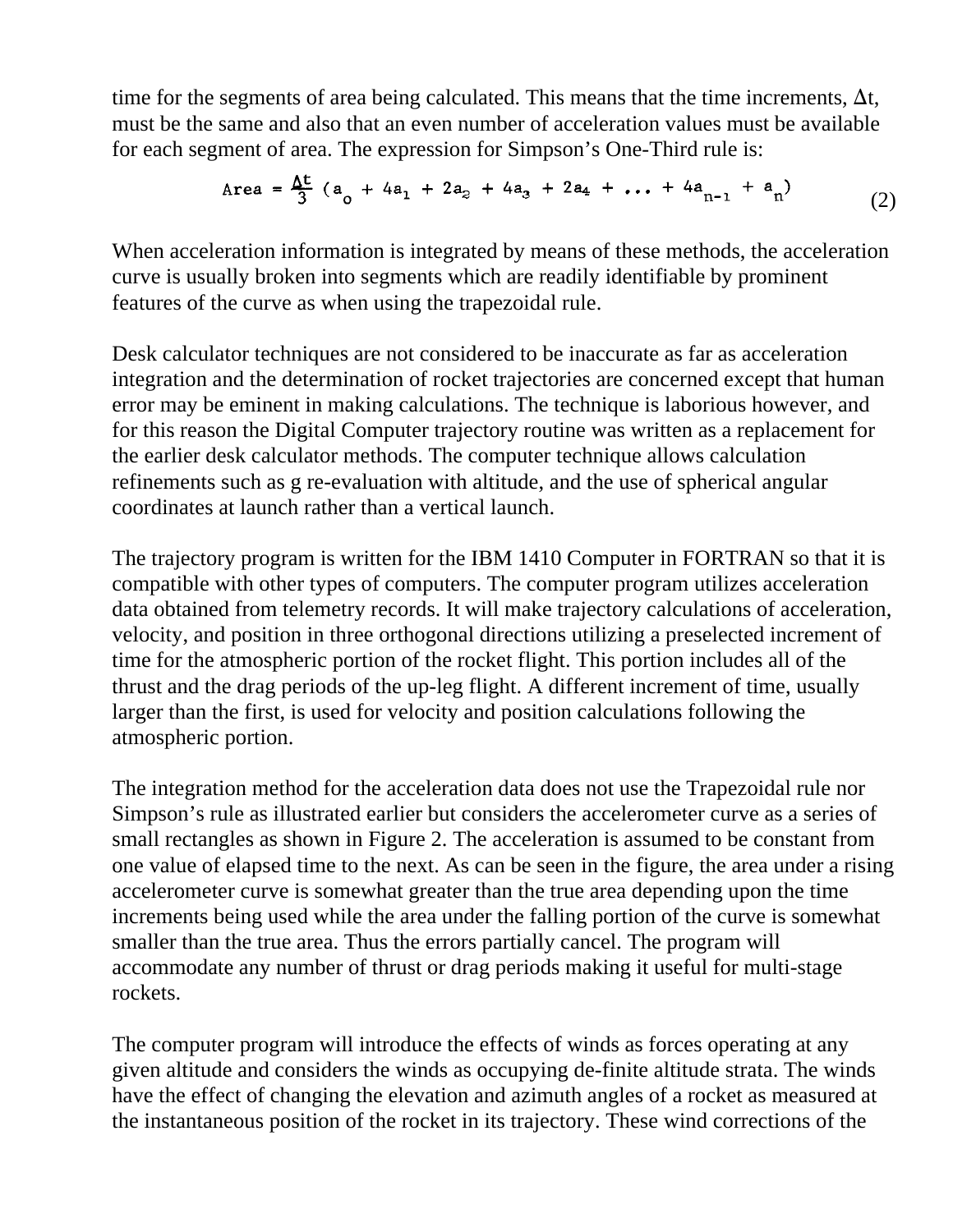elevation and azimuth angles are included when calculating the vector components of velocity such as when rocket attitude are not available.

A least-squares-curve-fit data smoothing feature was originally included in the trajectory program. This curve fit routine utilizes five adjacent acceleration points for calculating a smooth curve. The mid point of this curve is the value of acceleration used in making trajectory calculations. It was found, however, that in most cases the curve fit routine was unnecessary because the data was smoothed at the time it was read from the telemetry records and no improvement could be made by smoothing the data for the computer calculations.

The computer program is also designed to re-evaluate the gravitational attraction constant of the earth, g, as an inverse square function of the altitude of the rocket. This re-evaluation is done with each incremental calculation of the altitude of the rocket and each new g value introduced into the subsequent calculations (12).

There are some features to be desired in the longitudinal accelerometer technique of determining a rocket trajectory. Even though fairly good accuracy may be obtained by integrating the acceleration when the effective launch angle of a rocket is known, there are no accurate means available for determining the corrections that should be made as a result of the ground winds that change the course of the rocket immediately following launch. When a rocket is being launched, the launcher is given an azimuth and elevation attitude which will cause the rocket to impact at a previously determined point, considering the effects of winds. The accelerometer trajectory technique will indicate that the impact point is directly in alignment with the azimuth of the launcher unless wind correction or attitude data have been introduced. Until the present time there has been no definite scheme for providing good attitude correction that will conform to the ground wind data. The latest method utilizes a direct alteration of the transverse velocity components of the rocket, considering that the rocket will weather-vane into the winds with a velocity which is a function of the winds, but the wind corrections have not been accurate enough to indicate that the rocket trajectory will conform to the radar as far as altitude is concerned. If one can measure the attitude of the rocket at all times during the thrust portion of the rocket trajectory, the trajectory can be corrected so that the zenith altitude will be more nearly correct, and the impact point will also be corrected to the proper azimuth, which in most cases is not the same as the azimuth setting of the launcher.

**Trajectory Calculations With Digital Computer** The accelerometers used for obtaining acceleration data for the upper atmosphere sounding rockets are of the swept resistance type in which a spring-loaded mass actuates an output pickoff. These accelerometers are constructed in such a manner that five linear resistance elements are wound end to end and are traversed in one sweep by the mass and pickoff wiper. The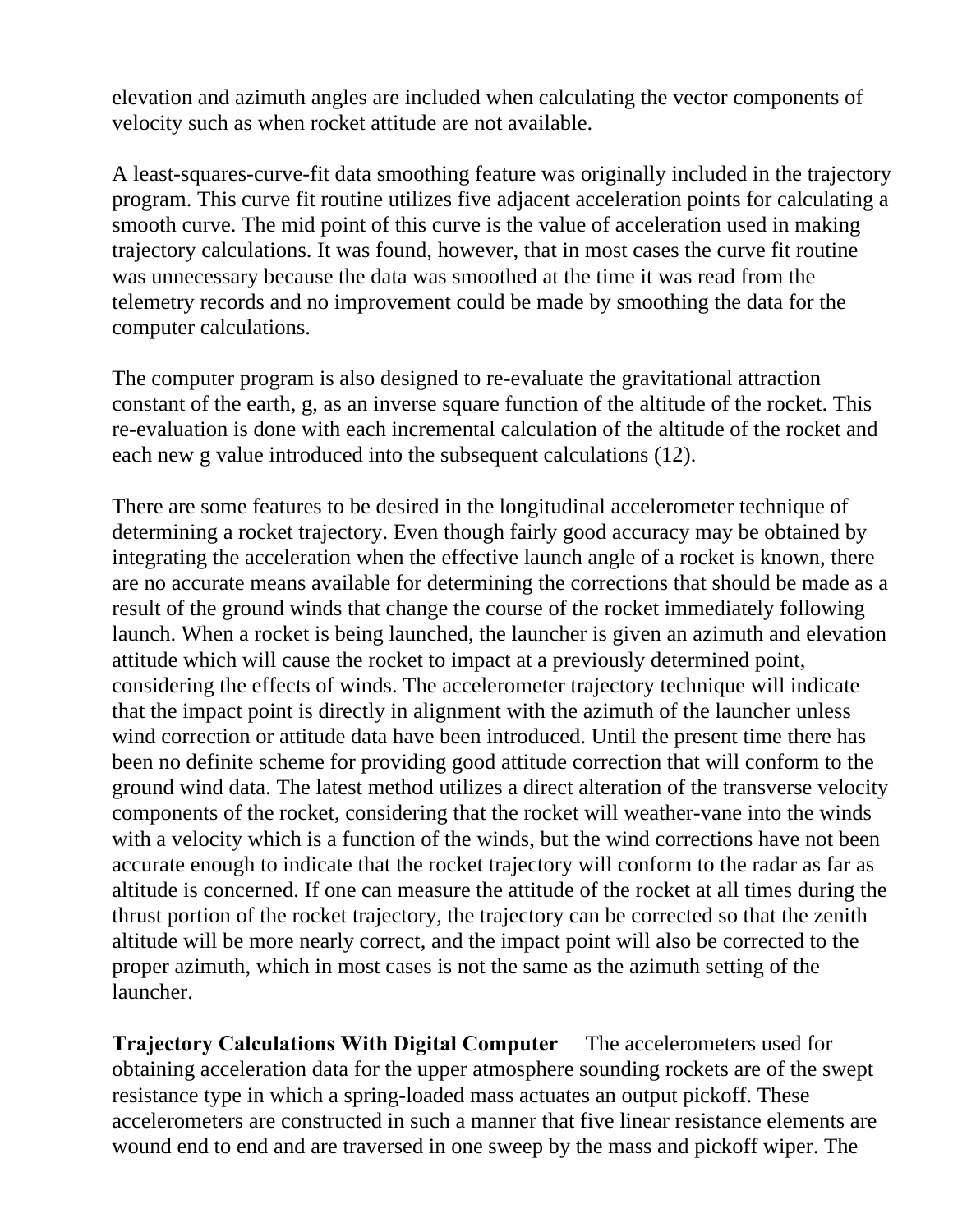resistance elements are electrically connected in parallel so that the voltage-acceleration variation is presented as five linear sawtooth sweeps between zero and five volts. The accelerometers used for Aerobee rockets, for example, are designed to give acceleration data up to 20 g in the positive direction and 10 g in the negative direction. This is a total of 30 g and is covered by five segments, therefore each segment covers six g acceleration. Based on 50 turns per segment, this is 0.12 g per turn.

One of the features of this segmented type accelerometer over the conventional accelerometer where only one segment is available is that it is self calibrating. As the rocket acceleration transverses through the range of a segment, the output voltage automatically shifts from five to zero volts, thereby setting the maximum and minimum limits of the telemetry channel as far as voltage excursion is concerned.

The factory calibration of an accelerometer is not extensive enough for purposes of accurate trajectory determination, and it is necessary to recalibrate each unit. This is done on a centrifuge where, by means of equations of rotary motion, the acceleration as a function of revolutions-per-second of the centrifuge is computed.

The usual type of telemetry used for data transmission from the sounding rockets with which Oklahoma State University is associated is the FM/FM type. This system, which operates in the vicinity of 225 megacycles, has low power transmitters which are capable of being frequency modulated by subcarrier channel oscillators. For an accelerometer, a subcarrier frequency in the neighborhood of three kc is quite adequate to show the variations in the acceleration and the segmentation of the accelerometer.

It is not the purpose of this paper to discuss mechanical features of rocket flight or the exterior ballistics of rockets. It might be mentioned, however, that rockets which are fired with an appreciable angle of attack are subject to large stresses and bending moments and, in some cases, are subject to breaking apart. In most cases, the rockets are launched with a zero angle of attack where the thrust is parallel to the velocity of the rocket. This zero angle of attack is also referred to as "zero lift" or a "gravity turn" trajectory. Referring to Figure 3, the equations for a rocket trajectory in two dimensions are as follows:

$$
\mathbf{x}(t) = \frac{\mathbf{F}(z)}{\mathbf{m}(t)} \sin \gamma(t) - \frac{\mathbf{D}(z, \mathbf{v})}{\mathbf{m}(t)} \sin \gamma(t) \tag{3}
$$

$$
\ddot{\ddot{\mathbf{z}}}(t) = \frac{F(z)}{m(t)} \quad \cos \gamma(t) - \frac{D(z, v)}{m(t)} \quad \cos \gamma(t) - g(z) \tag{4}
$$

where F is the thrust forces and D is the atmospheric drag forces. The rocket velocity is given by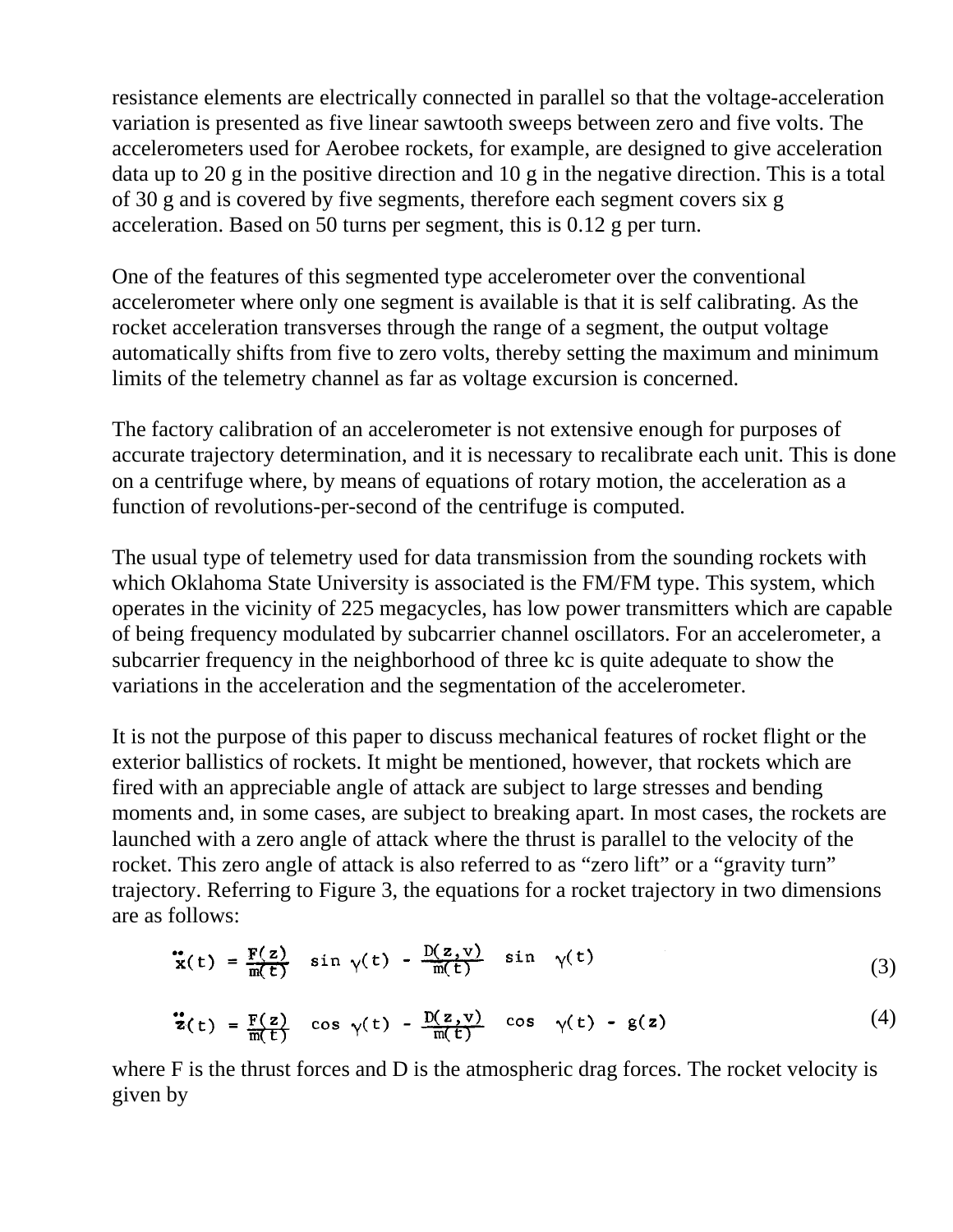$$
\mathbf{v} = \sqrt{\dot{\mathbf{x}}^2 + \dot{\mathbf{z}}^2} \tag{5}
$$

and the elevation angle of the tangent to the flight path is

$$
\gamma = \arctan\left(\frac{\dot{x}}{2}\right) \tag{6}
$$

A flat non-rotating earth is assumed here. The horizontal and vertical components are denoted by x and z respectively. Normally the equations of motion are integrated numerically, assuming zero initial velocity and initial altitude. The equations above may be expanded to include three dimensions, x, y, and z. It can be seen that the value,  $g(z)$ , is the gravity factor that creates the turning moment that directs the trajectory back toward the earth (6, 10).

The numerical integration technique for the computer program is illustrated in Figure 2. The area under the acceleration curve is considered to be the sum of small rectangles. The acceleration is assumed to be constant from one value of time to the next, the values being separated by the increment of time,  $\Delta t$  t, mentioned previously. As can be seen in Figure 2, the area of a rising acceleration curve is somewhat greater than the true area depending upon the increments being used while the area under the falling portion of the curve is smaller than the true area. This partially compensates for the error in total area.

Figure 4 illustrates acceleration vectors on an X, Y, Z, set of orthogonal axes. The measured value of acceleration,  $a_m$ , obtained from the telemetry records is the magnitude of the accelerometer readings in terms of feet per second per second and  $a_x$ ,  $a_y$ , and  $a_z$  are the vector components of acceleration. It can be seen that the Z component is corrected by g<sup>h</sup> , the value of g at the concerned altitude. In analyzing the diagram of Figure 4 and the mathematical treatment used in obtaining velocity and position results, it is assumed that at liftoff when the launcher ceases to support the rocket and before the thrust actually begins, the accelerometer theoretically reads zero.

During atmospheric flight the accelerometer reads the longitudinal thrust or drag from external forces not including the action of gravity. During the "free fall" portion of the trajectory the accelerometer reads "zero" even though the rocket is under the influence of the force of gravity.

The magnitudes of the vector components of acceleration are:

$$
a_{x_i} = a_{m_i} \sin E_i \sin A_i \qquad (7) \qquad a_{z_i} = a_{m_i} \cos E_i - g_h \qquad (9)
$$

$$
a_{y_i} = a_{m_i} \sin E_i \cos A_i \qquad (8) \qquad a_{t_i} = \sqrt{a_{x_i}^2 + a_{y_i}^2 + a_{z_i}^2} \qquad (10)
$$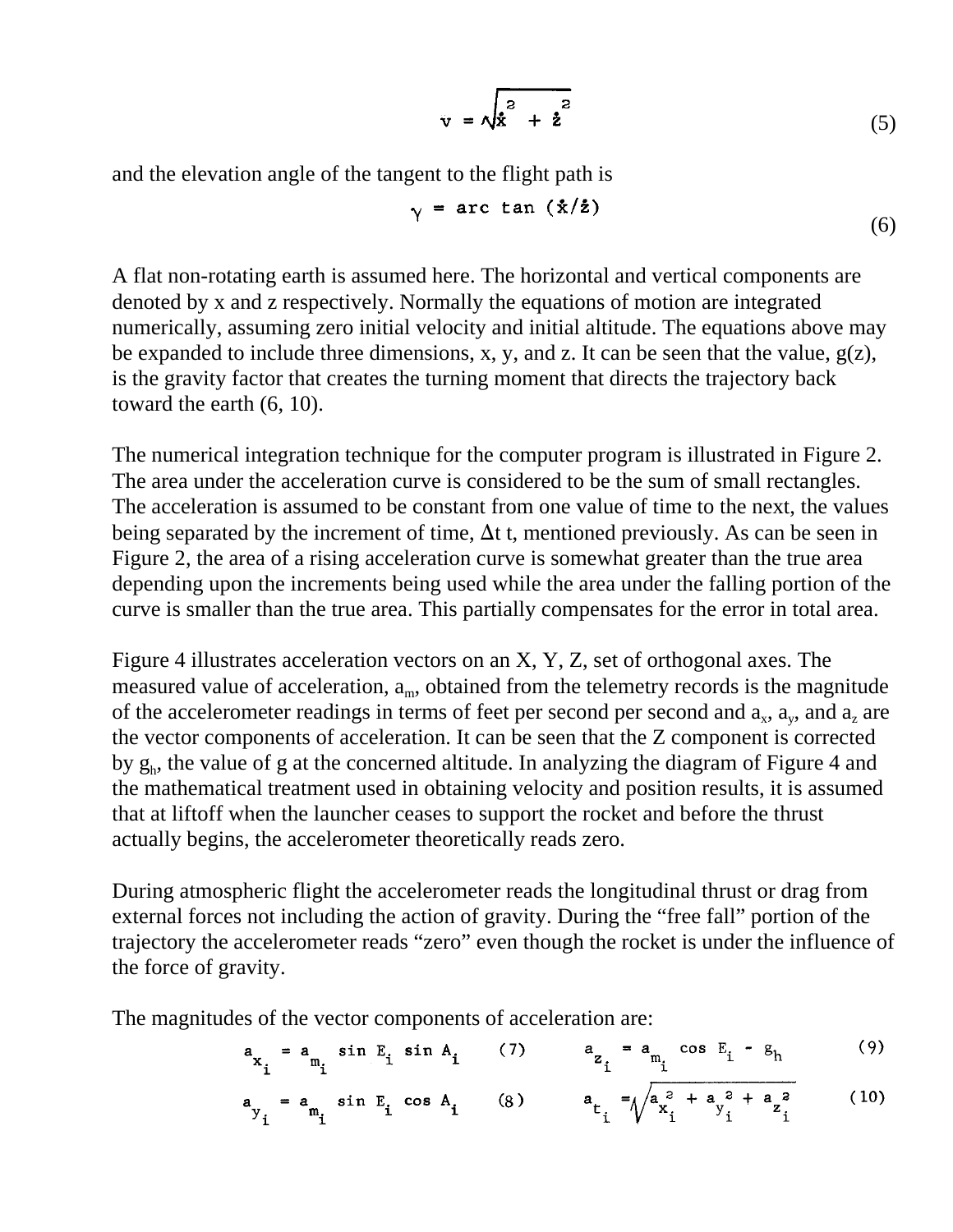where  $a_{t_i}$  is the tangential acceleration.  $R_o$  is the radius of the earth and

$$
g_h = g_o \left[ \frac{R_o}{R_o + Z_i} \right]^2 \tag{11}
$$

The magnitudes of the vector components of velocity are:

$$
\mathbf{v}_{\mathbf{x}_i} = \mathbf{a}_{\mathbf{x}_i} \Delta t + \mathbf{v}_{\mathbf{x}_{i-1}}
$$
 (12)

$$
\mathbf{v}_{\mathbf{y}_{i}} = \mathbf{a}_{\mathbf{y}_{i}} \Delta t + \mathbf{v}_{\mathbf{y}_{i-1}}
$$
 (13)

The computer trajectory program is written to include the effects of winds on rocket attitude. This is done by making a direct addition of the corrected wind velocities at altitude to the X and Y component velocities of the rocket during thrust. Since the rocket will vane into the wind, the horizontal velocity of the rocket will be increased in the direction of the wind source. To be more accurate in making transverse velocity corrections for the effects of winds, certain wind ballistic factors which vary with wind height and type of rocket should be used. These factors are not always available, however, the computer provides for a fixed wind modif in factor. The wind-corrected velocities are:

$$
v_{x_i} = v_{x_i} + W_{x_i}
$$
 (14)  $v_{y_i} = v_{y_i} + W_{y_i}$  (15)

The vertical component of velocity is:

$$
v_{z_i} = a_{z_i} \Delta t + v_{z_{i-1}} \qquad (16) \qquad v_{xy_i} = \sqrt{v_{x_i}^2 + v_{y_i}^2} \qquad (17)
$$

and

$$
\mathbf{v}_{t_{i}} \triangleq \sqrt{\mathbf{v}_{x_{i}}^{2} + \mathbf{v}_{y_{i}}^{2} + \mathbf{v}_{z_{i}}^{2}}
$$
 (18)

The position components are:

$$
X_{i} = v_{X_{i}} \Delta t + X_{i-1} \qquad (19) \qquad Y_{i} = V_{Y_{i}} \Delta t + Y_{i-1} \qquad (20)
$$

$$
Z_{i} = v_{z_{i}} \Delta t + Z_{i-1}
$$
 (21) Range =  $\sqrt{X_{i}^{2} + Y_{i}^{2} + Z_{i}^{2}}$  (22)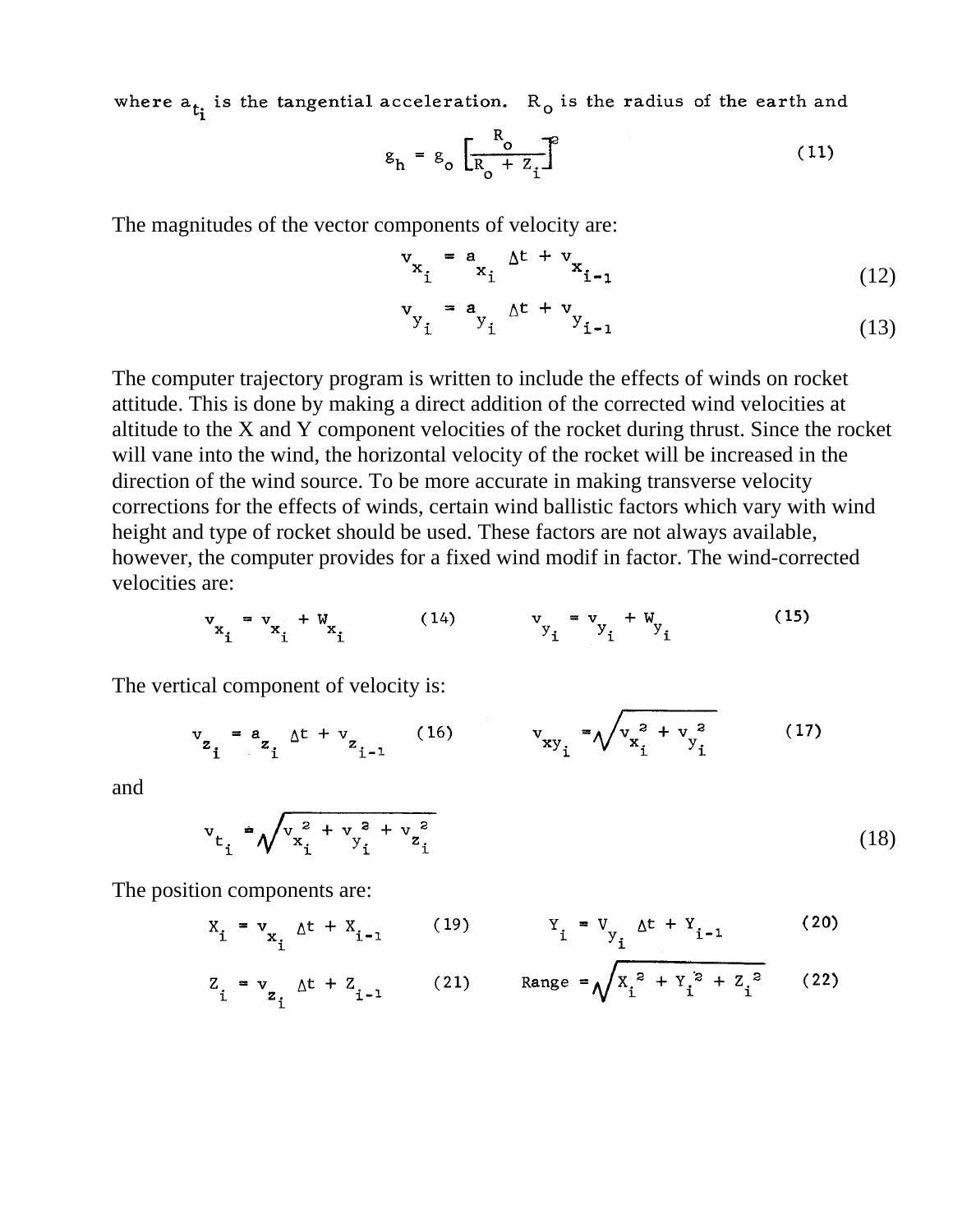From the above expressions, obtain attitude angles, E and A.

$$
\sin A_{i} = \frac{v_{x_{i}}}{v_{x}y_{i}}
$$
\n(23)  $\cos A_{i} = \frac{v_{y_{i}}}{v_{x}y_{i}}$ \n(24)\n  
\n
$$
\sin E_{i} = \frac{v_{x}y_{i}}{v_{t}} \qquad (25) \qquad \cos E_{i} = \frac{v_{z_{i}}}{v_{t}} \qquad (26)
$$

These functions are used in the next iteration as functions of the rocket attitude angles, E and A, in spherical coordinates. The angles, E and A, can readily be obtained from these expressions for print-out purposes.

From the equations it can be seen that when the value of measured acceleration, amp becomes zero, as in the case of "vacuum" trajectory following rocket burnout, the rocket is influenced only by the gravitational attraction,  $g<sub>h</sub>$ . This g-value is re-evaluated with altitude, and this prevents the trajectory from appearing as a "true" parabola, which would occur, depending upon the smallness of time increments being used in making the calculations.

A simplified flow-chart for the IBM 1410 computer trajectory program is shown in Figure 5. This flow-chart gives a general description of the computer program. The first block of the flow-chart indicates that all input constants are to be read into the computer. These include the spherical coordinates of the sun, the magnetic field, and the rocket launcher as well as the time increments to be used in making calculations, the value of g at the launch site, the radius of the earth and various factors which may be used for correcting, or modifying the dimensional units of the data. The sun and magnetic coordinates are necessary for attitude determination in some cases as described later. The initializing steps of the program are used to set variables such as the rocket velocities and positions and values of winds to zero at the outset of the program. The third block is for reading in all of the wind data that might be used in the program. If no wind data are available, the value of zero with an unattainable rocket altitude is read for the winds.

It has been found that attitude calculations from velocity component vectors are not accurate during the first few seconds of rocket flight because of the method by which the incremental velocities are calculated. For this reason, the attitude of the rocket is established to be the same as that of the rocket launcher for the first 500 feet of altitude. After the rocket has exceeded 500 feet of altitude, the attitude is calculated from the velocity vectors, or attitude input data are used if these are available. It can be seen in the flow-chart that the three blocks that are used to establish the rocket attitude are functionally in parallel immediately before the block which is used to calculate all of the vector components of rocket acceleration, velocity, and position. These calculations are based on the series of equations given previously.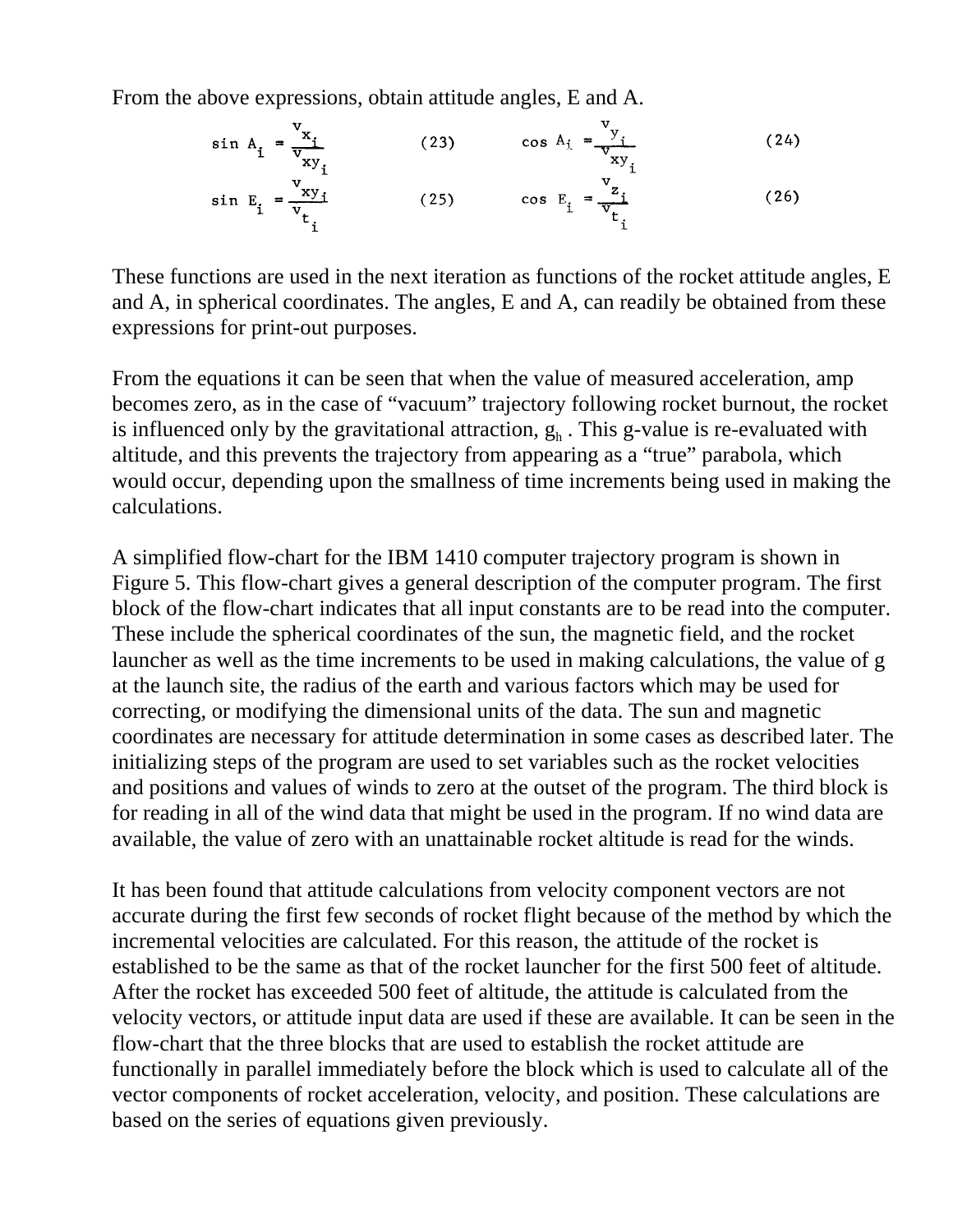After a round of calculations has been made, a print-out listing is made for the time, acceleration, velocity, and position components as well as the angular position of the rocket from the launch site. Following the print-out the value of g, the acceleration due to gravity, is re-evaluated in accordance with the altitude of the rocket based on the inverse square law. An inverse-cube-law magnetic field intensity factor is also reevaluated with the rocket altitude for the next round of aspect calculations. In case the trajectory data includes wind information, the wind strata altitudes are examined to see if new wind strata data should be introduced to conform to the rocket altitude so that new X and Y wind component values may be made available.

If the rocket has reached impact, which is indicated by a negative value of altitude, Z, the machine is made to stop and the trajectory calculations are complete. If the trajectory is not complete the acceleration data are examined to see if all significant values have been used. If not, the program returns to "free fall" portion of the calculations where the acceleration is considered to be zero except for the value of  $g<sub>h</sub>$  and the rocket attitude, which is here assumed tangent to the trajectory, is determined from "gravity turn" velocity ratio calculations. If more acceleration data are available the storage locations for the seven values which were read in at the beginning are examined to see if all have been used. If not, the computer program returns to a point subsequent to the read-in block for acceleration data. If all seven values have been used, the program returns to the beginning of the block which indicates that a new card with a set of seven acceleration and aspect data values should be read in.

It has been found that the inclusion of wind data for adjusting the attitude of the rocket, which is computed from vector velocity components, does not correct the trajectory so that it will conform to the information which may be supplied by radar. It is difficult to obtain wind data that exactly fit the actual conditions, even though a great attempt is made to do this in most instances by the personnel who are available for impact prediction. Most wind data are obtained by a series of balloon launchings where the balloons are tracked either optically or by radio signals to obtain wind velocities and directions from the surface to the desired altitude. The surface winds are most effective immediately after rocket launch because at this time the rocket has not accumulated a large vertical velocity as it does after several seconds of flight time. This is the reason for having different wind ballistic factors at different altitudes. The launch attitude of the rocket is adjusted to compensate for these low altitude winds.

Prior to launch, the attitude of the launcher is adjusted to take into account the anticipated effects of the winds. The effective launch attitude of the rocket launcher is the same as the setting would be if there were no winds. If these effective attitude settings are used in the accelerometer trajectory computer program the rocket zenith and impact point should closely approximate the actual values experienced by the rocket in flight. These effective launch angles are not always available, however.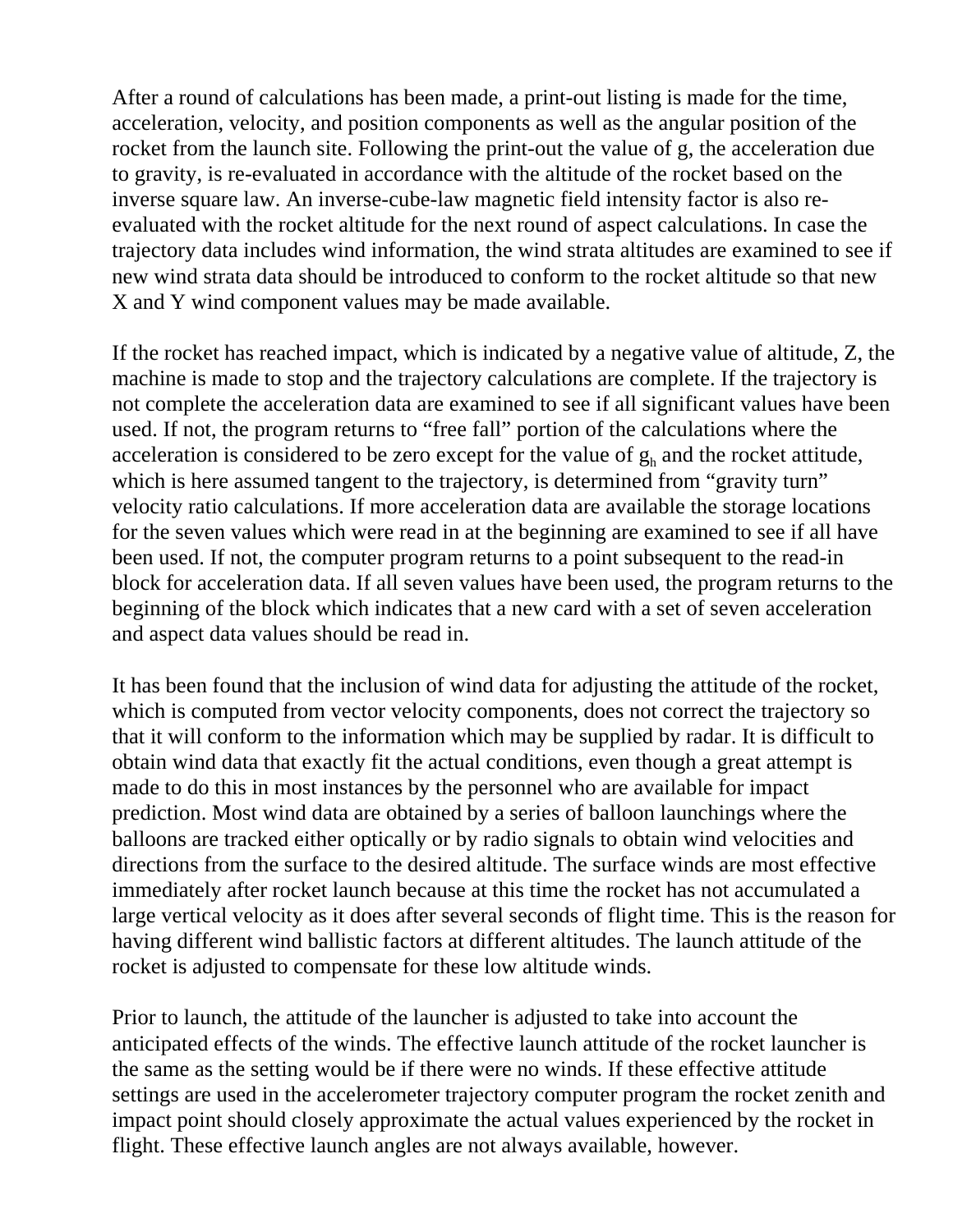In equations (23) through (26), E and A are the attitude angles of the rocket in its trajectory. They are determined from velocity ratios and are used in the subsequent iteration.

If the true attitude of the rocket were known at the time longitudinal acceleration is used for calculating a trajectory a more accurate trajectory analysis can be effected. This is based on the assumption that the acceleration is along the rocket axis and that there is a zero angle of attack. This will be more nearly true immediately after launch where the effects of surface winds are greatest. After the rocket has achieved a large tangential velocity in its trajectory, it is obvious that a change of attitude will not immediately cause a corresponding change of velocity or position in the direction of the new attitude. For example, the rocket would not perform as an automobile turning a corner but more like a boat side-slipping in water while turning. The velocity in a certain direction which has been accumulated prior to the time of attitude change still must be accounted for.

By having attitude data available, the trajectory of a rocket can be improved in accuracy by using this information along with the integrated accelerometer data. A more accurate zenith altitude can be calculated as well as a more accurate location of the impact point for the rocket. The attitude of the rocket is also useful for many scientific investigations, usually after burnout, when the rocket is in the higher regions of the atmosphere where data are being taken. The utility of a useful aspect sensing system would then be twofold.

**Sun-Magnetic Field Rocket Aspect System** There are various types of aspect sensing systems being used currently in work with rockets, satellites, and space probes. Some of these systems are simple, using only the earth's magnetic field and others are more complicated, especially when they are used for guidance and attitude control. Some systems use magnetic and solar sensors, magnetic and horizon sensors, earth sensors, and various combinations of these devices (1, 8). One of the most well known types of aspect determining devices is the gyroscope. If a gyroscope, or stable platform were used in a rocket, attitude information would be quite accurate and would make the accelerometer trajectory problem more straight forward. Gyroscopes such as those that are designed for rocket installation are very expensive, and the cost would be prohibitive to use with a system such as is proposed for this usage, where simplicity and low cost are the primary objectives.

A very large number of sounding rockets that are used are equipped with magnetic aspect sensors. One or more of these sensors are used for obtaining performance data such as roll rate, angle of attack, aspect during flight, and other information. Because these magnetic sensors are generally available in a rocket payload, it was decided to devise a rather simple and straight forward type of solar aspect sensor which can be used in conjunction with the magnetic aspect sensor for rocket attitude determination for accelerometer trajectory analysis. One of the design, objectives was to devise a solar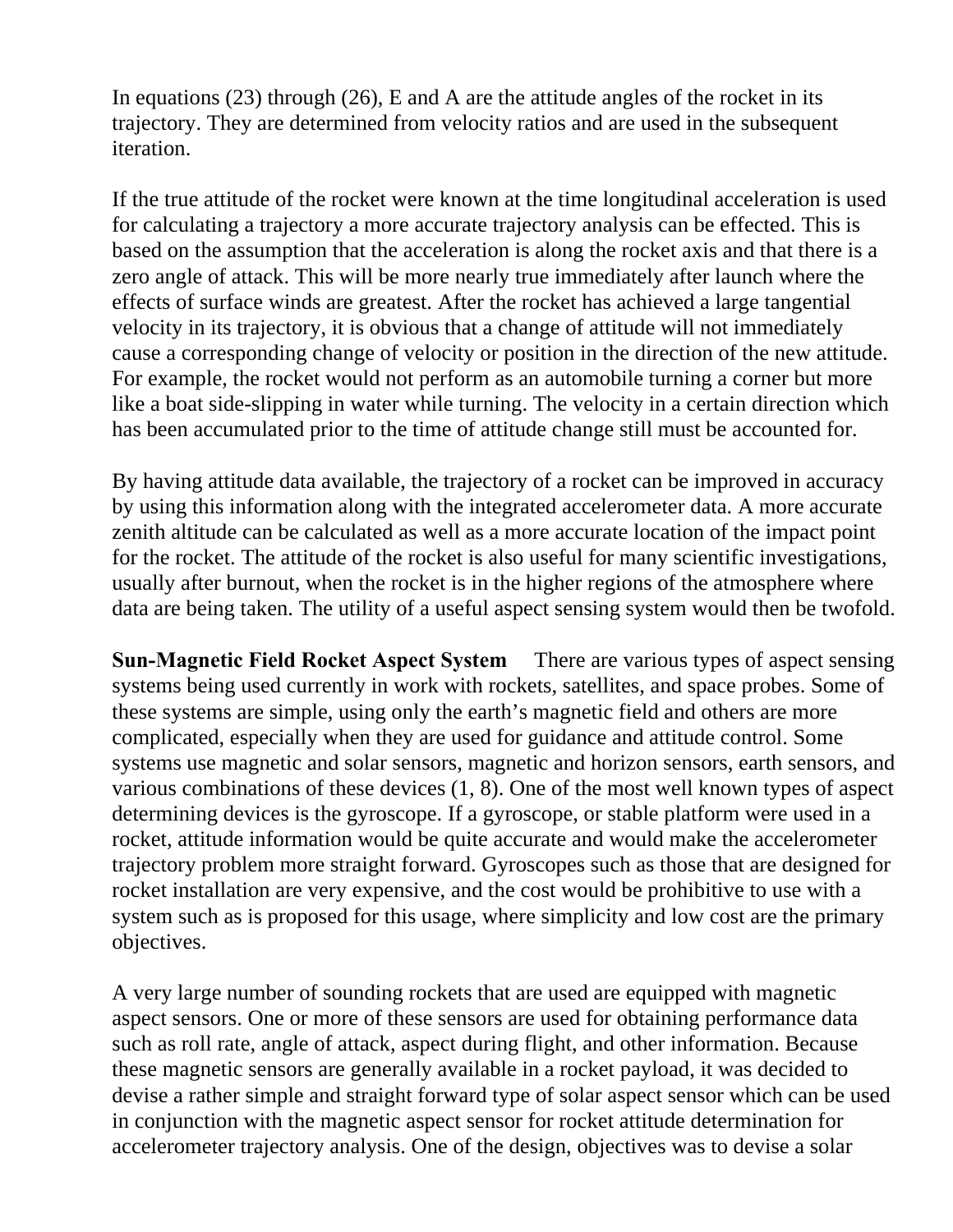sensor which would have aspect angular resolution greater than that presently available with the magnetic aspect sensors and one that would occupy a small amount of space, be light weight, and consume a minimum amount of electrical power. Solar sensors are presently available which meet some of these requirements, but not all features are combined in one unit.

The spherical coordinates of the sun vector can be obtained from spherical trigonometric calculations using data from an ephemeris. The longitude and latitude of the observing point must be known. The magnetic field vector, expressed in spherical coordinates can be measured at the observing point by various methods.

Within certain limitations the attitude of a rocket can be determined by measuring the angle between the rocket axis and the solar vector and the angle between the rocket axis and the magnetic field vector. It is impossible to get a unique mathematical solution for the rocket attitude when only one of these vector angles is known. If, for example, the angle between the rocket axis and the solar vector is measured, it can be seen that the rocket occupies some position around a cone with the sun vector as its axis as illustrated in Figure 6. With only this source of information, this is all that is known about the rocket attitude. If the angle between the rocket axis and the magnetic vector can be measured, the rocket, as far as the magnetic field is concerned, lies somewhere on another cone with the magnetic field vector as the axis. In order to satisfy both conditions the rocket then must lie along a line of intersection of the two cones as shown in Figure 6. In most cases there are two lines of intersection for the two cones. One will represent the rocket vector, and the other is extraneous. This second intersection of the two conical surfaces can be eliminated by knowing other facts concerning the rocket attitude. It is possible to have only one solution such as when the cones are tangent. No solution is obtained when the sun and magnetic vectors are coincident.

There are various methods for obtaining the solution for cone intersection such as descriptive geometry and simultaneous algebraic solution.

A simple mathematical method for obtaining the direction of the rocket vector is by means of direction cosines of the vectors. This method is well adapted to digital computer programming. If a vector in XYZ space makes angles,  $\lambda$ , with the X-axis,  $\mu$ , with the Y-axis and v with the Z-axis, these angles are the direction angles of the vector. The cosine of the angles,  $\alpha$ ,  $\beta$ , and  $\gamma$ , respectively are the direction cosines of the direction angles. The sum of the squares of the direction cosines equals unity, and from the cosine law it may be shown that the cosine of the an le between two vectors is

$$
\cos \varphi = \alpha_1 \alpha_2 + \beta_1 \beta_2 + \gamma_1 \gamma_2 \tag{27}
$$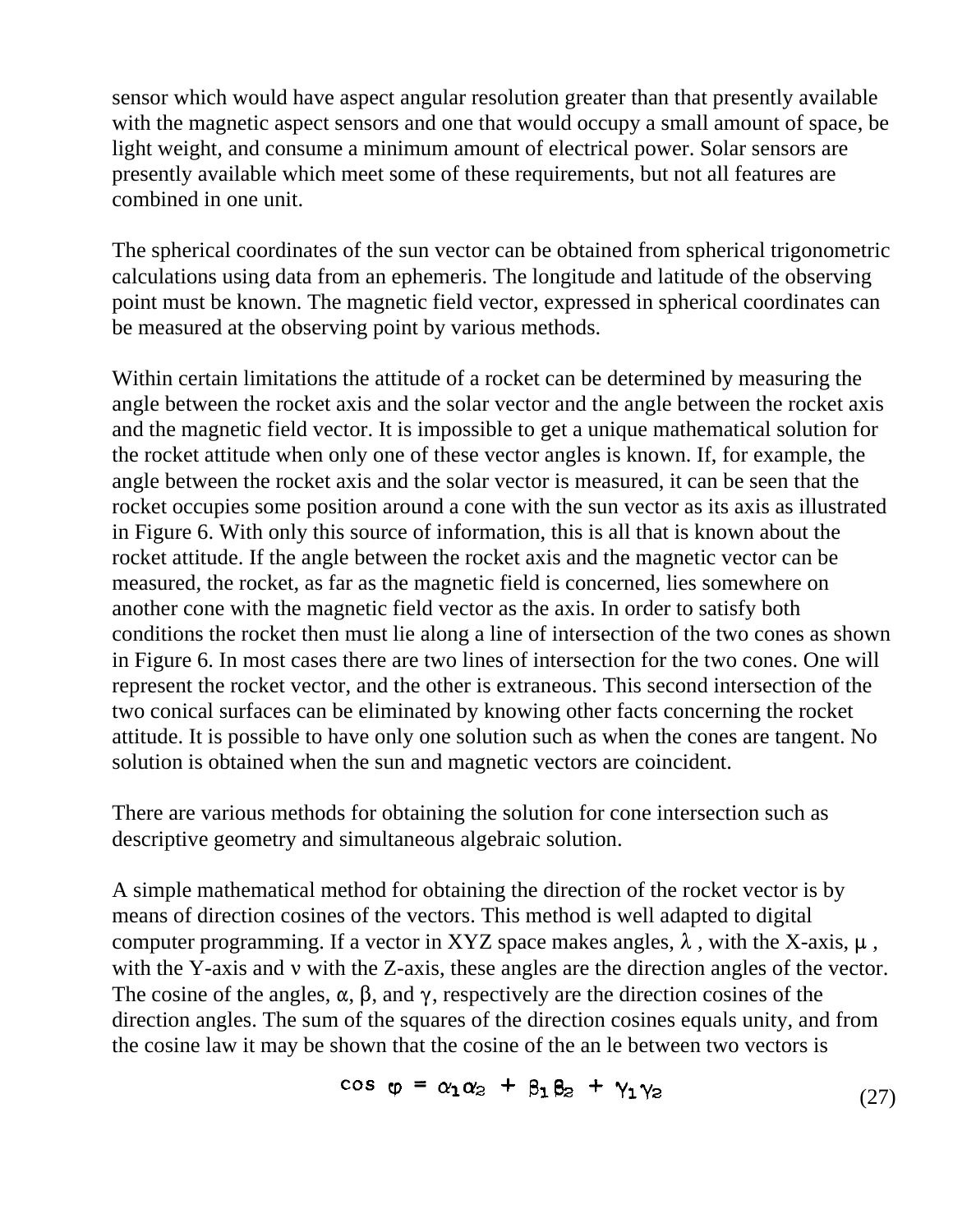Consider the sun vector, S, and the magnetic vector, M, both of which have known directions, and the unknown vector, R. The angles 8 and 6 between the rocket axis vector, R, and the sun and magnetic vectors respectively are also known. Refer to Figure 7. The vectors may be considered to be of unit length and are expressed in terms of direction cosines in a right hand coordinate system with the positive Y-axis to the north. The angle between two vectors such as S and R may be expressed in terms of their direction cosines with the X, Y, and Z axes,  $\alpha$ ,  $\beta$ , and  $\gamma$  respectively

$$
\cos \Theta = \alpha_S \alpha_R + \beta_S \beta_R + \gamma_S \gamma_R \tag{28}
$$

similarly

$$
\cos \Phi = \alpha_{M} \alpha_{R} + \beta_{M} \beta_{R} + \gamma_{M} \gamma_{R}
$$
 (29)

also

$$
1 = \alpha_R^2 + \beta_R^2 + \gamma_R^2 \tag{30}
$$

From these equations one can solve for the unknown direction cosines of the rocket vector,  $\alpha_R$ ,  $\beta_R$ , and  $\gamma_R$ . This may be done by simultaneously solving for  $\alpha_R$ , and  $\beta_R$  in terms of  $\gamma_R$  and the known constant cosine terms. By rearranging equations (28) and (29) we obtain

$$
\cos \Theta - \gamma_{S} \gamma_{R} = \alpha_{S} \alpha_{R} + \beta_{S} \beta_{R}
$$
 (31)

$$
\cos \Phi - \gamma_{M} \gamma_{R} = \alpha_{M} \alpha_{R} + \beta_{M} \beta_{R}
$$
 (32)

from which by determinants

$$
\alpha_{R} = \frac{\beta_{M} \cos \theta + \gamma_{R} (\beta_{S} \gamma_{M} - \beta_{M} \gamma_{S}) - \beta_{S} \cos \Phi}{(\alpha_{S} \beta_{M} - \alpha_{M} \beta_{S})}
$$
(33)

is obtained.

Let 
$$
B = (\beta_S \gamma_M - \beta_M \gamma_S)
$$
 and  $D = (\alpha_S \beta_M - \alpha_M \beta_S)$  (34)

$$
\alpha_{R} = \frac{R_{M} \cos \Theta + B_{\gamma_{R}} - B_{S} \cos \Phi}{D}
$$
 (35)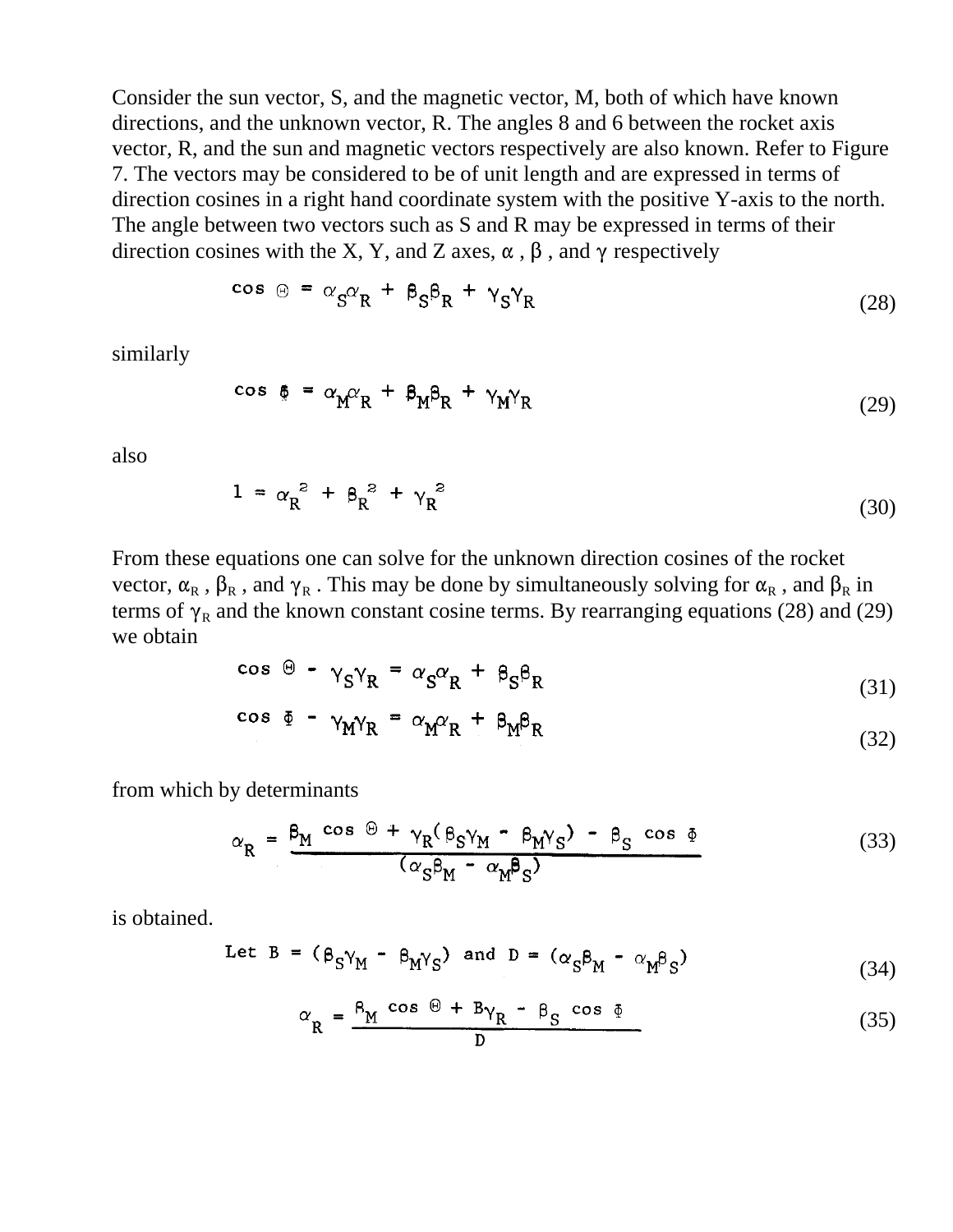also from equations (31) and (32) we obtain

$$
\beta_{R} = \frac{\alpha_{S} \cos \Phi + (\alpha_{M} \gamma_{S} - \alpha_{S} \gamma_{M}) \gamma_{R} - \alpha_{M} \cos \Theta}{(\alpha_{S} \beta_{M} - \alpha_{M} \beta_{S})}
$$
(36)

Let 
$$
F = (\alpha_M Y_S - \alpha_S Y_M)
$$
 (37)

$$
\beta_R = \frac{\alpha_S \cos \phi + F\gamma_R - \alpha_M \cos \theta}{D}
$$
 (38)

By substituting these expressions for  $\alpha_R$  and  $\beta_R$  into equation (30) a quadratic equation in  $\gamma_R$  is obtained.

$$
1 = \left[\frac{\beta_{M} \cos \theta + B\gamma_{R} - \beta_{S} \cos \varphi}{D}\right]^{2} + \left[\frac{\alpha_{S} \cos \varphi + F\gamma_{R} - \alpha_{M} \cos \theta}{D}\right] + \gamma_{R}^{2}
$$
(39)

By rearranging this equation, expanding and collecting coefficients of cos  $\Theta$  and cos  $\Phi$ , since they are not fixed terms with the sun and magnetic references, the following equation is obtained.

$$
(\overrightarrow{B} + \overrightarrow{F} + \overrightarrow{D}) \gamma_{R}^{2} + 2 \left[ (B\beta_{M} - F\gamma_{M}) \cos \theta + (F\alpha_{S} - B\beta_{S}) \cos \phi \right] \gamma_{R}
$$
  
+ 
$$
(\beta_{M}^{2} + \alpha_{M}^{2}) \cos^{2} \theta + (\beta_{S}^{2} + \alpha_{S}^{2}) \cos^{2} \phi
$$
  
- 
$$
2(\beta_{M}\beta_{S} + \alpha_{M}\alpha_{S}) \cos \theta \cos \phi - D^{2} = 0
$$
 (40)

By substituting K's for the constant terms the following equation is obtained.

$$
\hat{k}_1 \gamma_R^2 + 2(K_2 \cos \theta + K_3 \cos \theta) \gamma_R + K_4 \cos^2 \theta \qquad (41)
$$
  
+  $K_5 \cos^2 \phi - 2K_6 \cos \theta \cos \phi - D^2 = 0$ 

which is a quadratic in  $\gamma_R$ . Using the quadratic formula, solve for  $\gamma_R$ .

$$
\gamma_{R} = \frac{-2(K_{2} \cos \theta + K_{3} \cos \phi) + \sqrt{\frac{4(K_{2} \cos \theta + K_{3} \cos \phi)^{2}}{-4K_{1}(K_{4} \cos^{2} \theta + K_{5} \cos^{2} \phi)}}}{2K_{1}}
$$
(42)

This, being a quadratic equation, yields two solutions,  $\gamma_{R1}$  and  $\gamma_{R2}$ . These can be substituted into equations (35) and (37) to give two solutions each for  $\alpha$  and  $\hat{a}$ , hence the two solutions for the rocket attitude are the directions cosines  $\alpha_{R1}$ ,  $\beta_{R1}$ ,  $\gamma_{R1}$  and  $\alpha_{R2}$ ,  $\beta_{R2}$ ,  $\gamma_{R2}$  These direction cosines may readily be used to express the vectors in terms of spherical coordinates where the rocket attitude may be expressed in terms of elevation and azimuth angles for compatibility with the remainder of the trajectory program.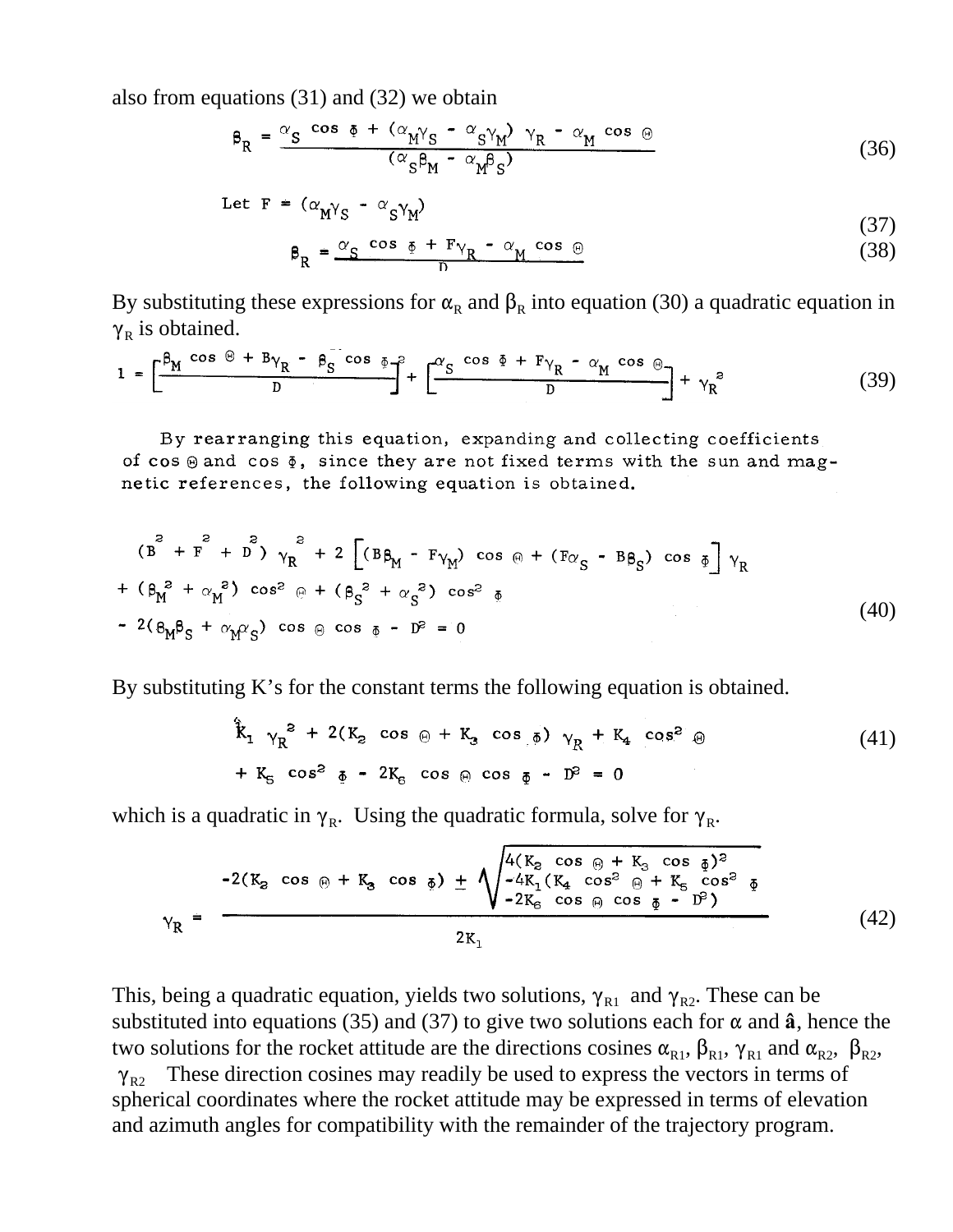$$
\theta_{R} = \arccos[\gamma_{R} / \sqrt{\alpha_{R}^{2} + \beta_{R}^{2} + \gamma_{R}^{2}}]
$$
\n
$$
\varphi_{R} = \arccan[\alpha_{R} / \beta_{R}]
$$
\n(43)

It has been found that the root resulting from the positive radical, when solving for  $\gamma$ , provides the proper set of direction cosines for this work. Since the rockets are launched very nearly vertical and remain in that direction throughout the thrust period, a value of  $\gamma$  which approaches unity is required. The negative radical produces a direction cosine,  $\gamma$ , which deviates much too far from vertical to be the proper root. If conditions were such that this criterion were not sufficient to choose the proper root, such as in the case of a rocket not having an almost vertical attitude, then other known facts about the attitude must be utilized.

If the magnetic field vector and the sun vector should both lie in the same vertical plane, the determinate, D, becomes zero and there is no solution for the direction cosines for the rocket vector using this method. If the solar vector and the magnetic vector are coincident only one cone is defined, and the attitude is undetermined.

**Solar Aspect Sensor** Solar and magnetic aspect sensing devices are commercially available. However, most solar sensors are structurally complicated and their cost prohibits their use in many cases. In order to obtain rocket attitude data to supplement the accelerometer data for trajectory analysis a simple solar aspect sensor was devised. This unit together with the Schonstedt RAM-3 magnetic sensor were used with the calculations for attitude developed earlier.

The solar unit described here uses two slits, a vertical slit called the reference slit and a diagonal slit, used for measuring the solar vector angle. Located in back of these slits are three silicon junction photosensors. Each of the three sensors is in view of the sun through the diagonal slit over a specified range of solar vector angles, and only the upper and lower sensors can view the sun through the reference slit. The point along the diagonal slit at which the sensor and the sun are in alignment represents an angle of rotation which is a function of the solar vector angle. If the roll rate of the rocket is assumed to be constant then the ratio of the time between impulses from the sun through the reference slit and the diagonal slit to the time required for a complete roll of the rocket can be used as solar aspect data (4).

Figure 8 shows sketches of an aspect sensor unit and how each photosensor is used to receive impulses from the sun. The total range of angles is shared by the three sensors as shown. As the rocket rotates and the solar impulses are detected by the photosensing devices, a transistor amplifier circuit is used to condition these signals for the telemetry system. These signals appear on the telemetry records in the form of pulses, one pulse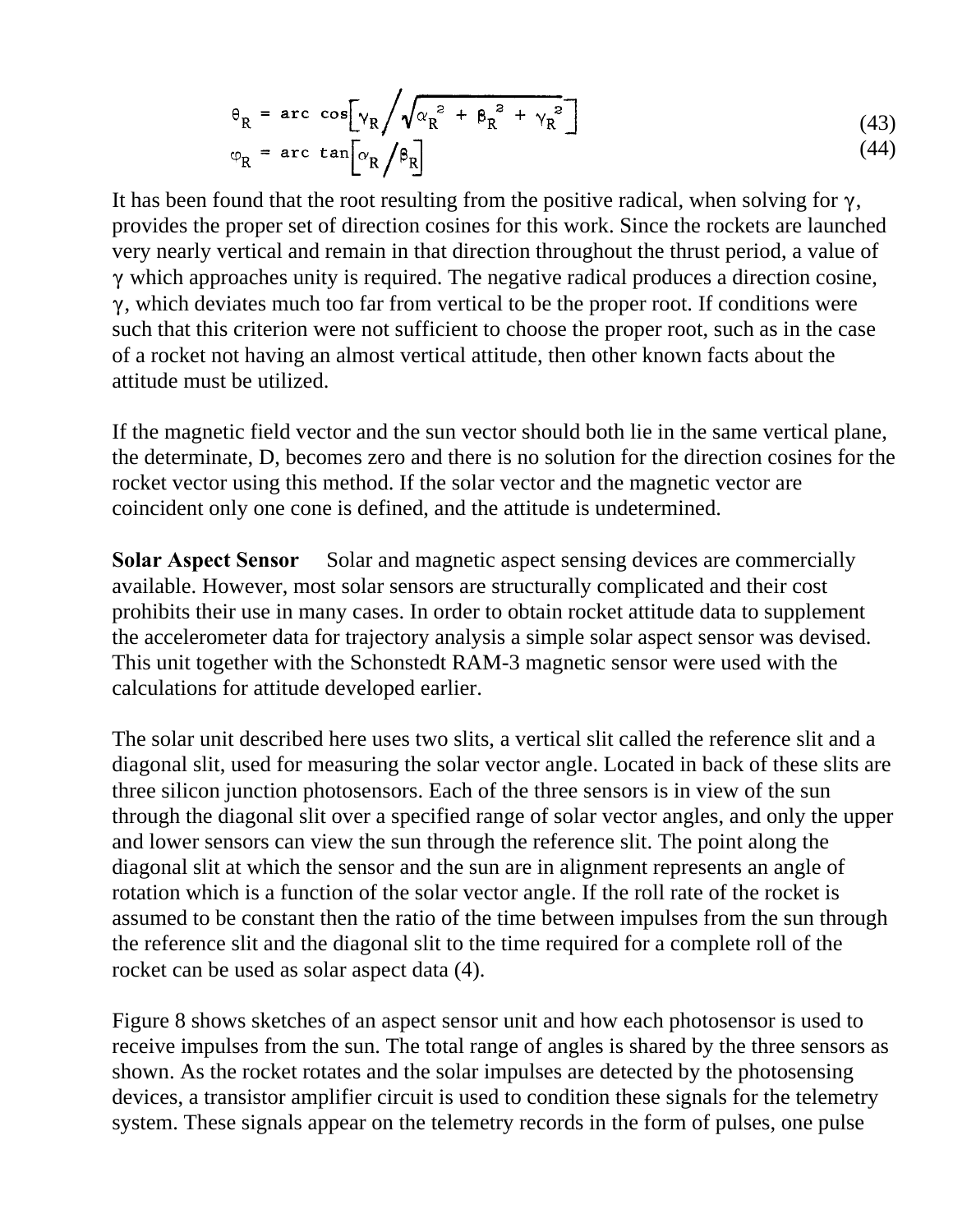being the reference pulse and the following pulse being the delayed pulse representing the solar vector angle. The electronic circuit was devised so that the signal from the lower and the upper sensors, which are the same ones used for the reference pulse, have a lower voltage amplitude than the signal from the middle sensor. This facilitates identification of the signals in order to know what range of solar angles is being presented.

The photosensors used are Philco L4412 silicon junction devices which are encapsulated in small glass envelopes. They are designed primarily for use in punch card reading machines and other optical sensing devices. The response curve favors the infrared region of the optical spectrum. The Philco L4412 sensor is a photo-voltaic device, which generates a voltage when receiving electromagnetic radiation in the form of light. The devices will supply 0.050 milliamperes of current into a 1000 ohm load when illuminated from a 600 foot-candle source. Since the sun provides an intensity of illumination of some 10,000 foot candles, there is adequate intensity for the sensors even when the light beam is not normal to the sensitive area of the photosensor.

The electronic circuit used in conjunction with the solar aspect sensors is illustrated schematically in Figure 9. Three silicon type 2N338 high-beta transistors are used. One is an input amplifier for the upper and lower photosensors. Another is an amplifier for the middle sensor, while a third transistor is a mixer-buffer which provides a signal to the input of the FM/FM telemetry channel. The total amount of current normally required to operate the electronics circuit is approximately 1.5 milliamperes.

Since the output data from the solar aspect sensors are in the form of pulses, it is desirable that the center frequency of the subcarrier oscillator for the FM/FM telemetry be as high as possible. By using a high center frequency with a wide bandwidth, one can more faithfully preserve the rise-time characteristics of the signal pulses so that data can be read from the telemetry records more accurately. If a signal pulse from the solar aspect sensor unit represents one degree of rocket roll and the roll rate is two revolutions per second, then the pulse would be approximately 1.4 milliseconds in duration. In order to reproduce accurately the leading edge of this pulse, the subcarrier frequency should be at least as high as 14.5 kc. There are other limitations in reading out data from the telemetry, such as the response of the galvanometers being used in the recorder and the recorder paper speed.

Since the first models of the solar aspect sensors were to be flown on Aerobee rockets they were tailored for these rockets. Also since the first units were going through a feasibility phase of their development they were designed to occupy space which was readily available and which would require no structural modifications of the rocket. The solar aspect sensors were designed to occupy the space behind doors which are used for access to fuel valves and other rocket motor adjustments. The slits were cut in' the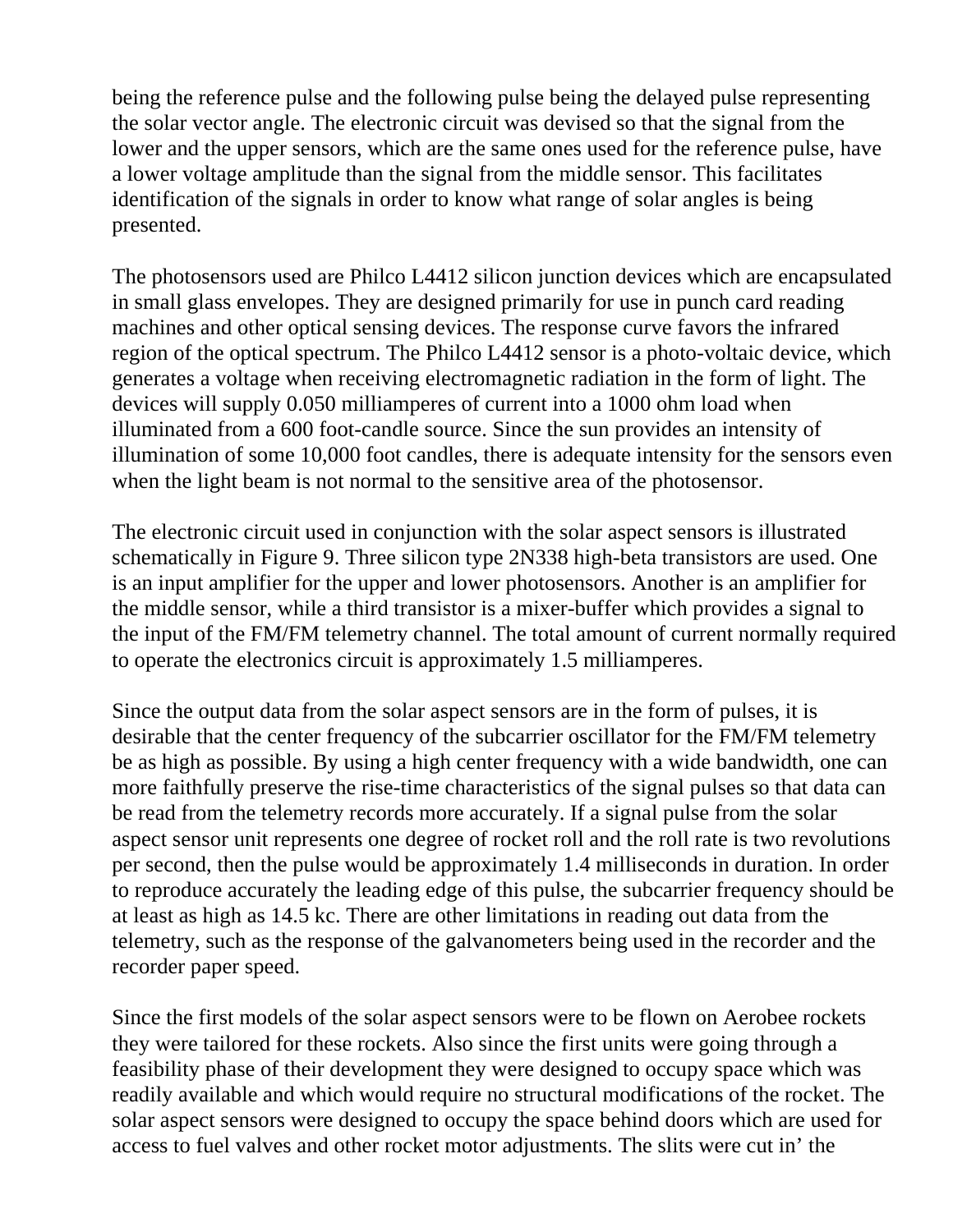surface of the doors as illustrated in Figure 10. The locations of the photosensors within the box-type enclosure behind the curved access door were arranged so that the viewing angle to the sun would not be obscured by the tail fin which is adjacent to one side of the door. This causes the useful rotation angle of the aspect sensor to be nonsymmetrical with respect to the aspect sensor center line. This does not harm the design nor performance of the device, however.

To calibrate the solar aspect sensors in terms of solar vector angles, a calibration setup was constructed which could be used to duplicate the roll of a rocket. The calibration device can be tilted in the presence of the sun to vary the solar vector angles. The sun may be used as an accurately positioned source of light for use in calibrating the aspect sensor unit. The physical location of the sun can be calculated from spherical trigonometry by knowing the latitude and the longitude at the observing point and the Greenwich hour angle and declination of the sun as obtained from a nautical almanac.

**Magnetic Aspect Sensors** The magnetic aspect sensors used for data obtained for this project are the Schonstedt RAM-3 magnetic aspect sensors. These devices are being used quite extensively in rocket payloads for determining roll rate, magnetic aspect, re-entry of payload, and other information. The unit consists of an electronic compartment and a sensing probe connected with a five-foot cable. The circuit consists basically of an input voltage regulator and a five kilocycle oscillator which supplies a signal frequency to the sensing probe. When the probe is under the influence of an external magnetic field, its core becomes saturated and a second-harmonic frequency is generated. This frequency, when phase compared with the fundamental frequency in the electronics compartment, is used to develop a dc output voltage proportional to the strength of the magnetic field being sensed. The polarity of the output voltage from the special phase detector depends upon the direction of the magnetic field in the probe (9).

The largest signal voltage is developed when the direction of the magnetic field is in alignment with the axis of the sensing probe. A reversal of the magnetic field will produce a maximum output voltage in the opposite direction. The output connections from the magnetic aspect sensor are arranged so that the output voltage may range between  $\pm$  2.5 volts, or they may be arranged to give an output signal between zero and five volts dc. The latter is the usual arrangement and makes the signal compatible with the input circuits of most FM/FM subcarrier oscillators. The output voltage, when the magnetic field is perpendicular to the axis of the probe, is midway between these two extreme voltages.

The output voltage from the magnetic aspect sensor follows a cosine variation as the probe is rotated 180 degrees in the presence of the magnetic field, moving from perfect alignment in one direction to perfect alignment in the other direction. Factory calibration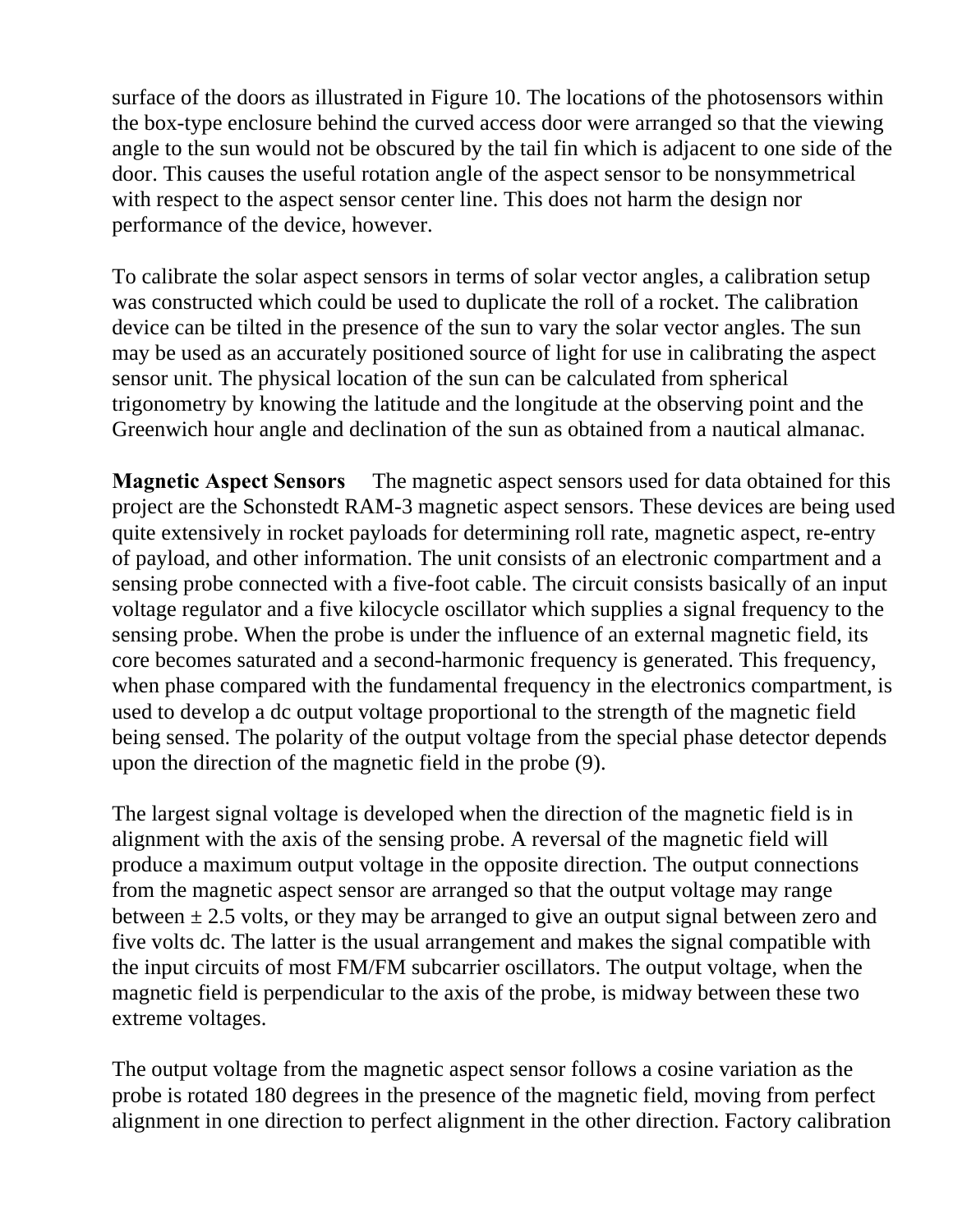data generally denote that the output voltage for no magnetic field, that is, when the magnetic field is perpendicular to the probe axis, is approximately 2.4 volts.

It is known that the strength of the earth's magnetic field approximately follows an inverse cube law with altitude. This must be taken into account in the aspect sensor calibration since it represents a reduction of approximately two per cent at an altitude of 140 thousand feet (7).

When a magnetic aspect sensor probe is mounted in a sounding rocket payload with its axis parallel to the rocket axis, the output from the aspect sensor will be essentially a constant dc level of voltage varying only by the amount that the attitude of the rocket changes with respect to the magnetic field. As mentioned before, this voltage will, in general, be greater or less than the midrange voltage depending upon the orientation or the sensor, whether forward or reversed. If the magnetic aspect sensor is mounted so that its axis is perpendicular to the axis of the rocket and the rocket is rolling, then a sine wave voltage output will be produced as the sensor cuts the earth's magnetic field. In general, the transverse installation is more accurately read from the telemetry records because a peak-to-peak voltage is available rather than a single voltage level whose calibration might be in question.

In reading data from the magnetic aspect sensor one is not concerned with the actual strength of the earth's magnetic field but is concerned only with aspect. From Figure lla it can be seen that the maximum and minimum points of the cosine curve for the longitudinal sensor represent, magnetic aspect angles with respect to the rocket axis which are zero and 180 degrees. The equation for the output voltage may be stated as follows:

$$
v = P \cos \Phi + Q \tag{45}
$$

where P is the peak amplitude of the cosine curve and Q is the fixed dc level of the midpoint of the cosine curve. This level would represent a magnetic vector angle of 90 degrees with respect to the rocket axis. With reference to Figure 11b, where a peak-topeak sinusoidal voltage is available to represent the spin of the rocket, the equation for the peak-to-peak output voltage for the transverse sensor is

$$
v = R \sin \phi \tag{46}
$$

where  $\Phi$  is the magnetic aspect angle with respect to the rocket axis. R is the peak-topeak amplitude of the sine wave which would occur if the rocket axis were perpendicular to the magnetic field vector. Since the peak-to-peak amplitude follows a sinusoidal variation as the aspect angle varies between zero and 90 degrees, it can be seen that the peak amplitude would be exactly zero when the rocket is moving in the direction of the magnetic vector. The amplitude constants, P and R, can be obtained by using the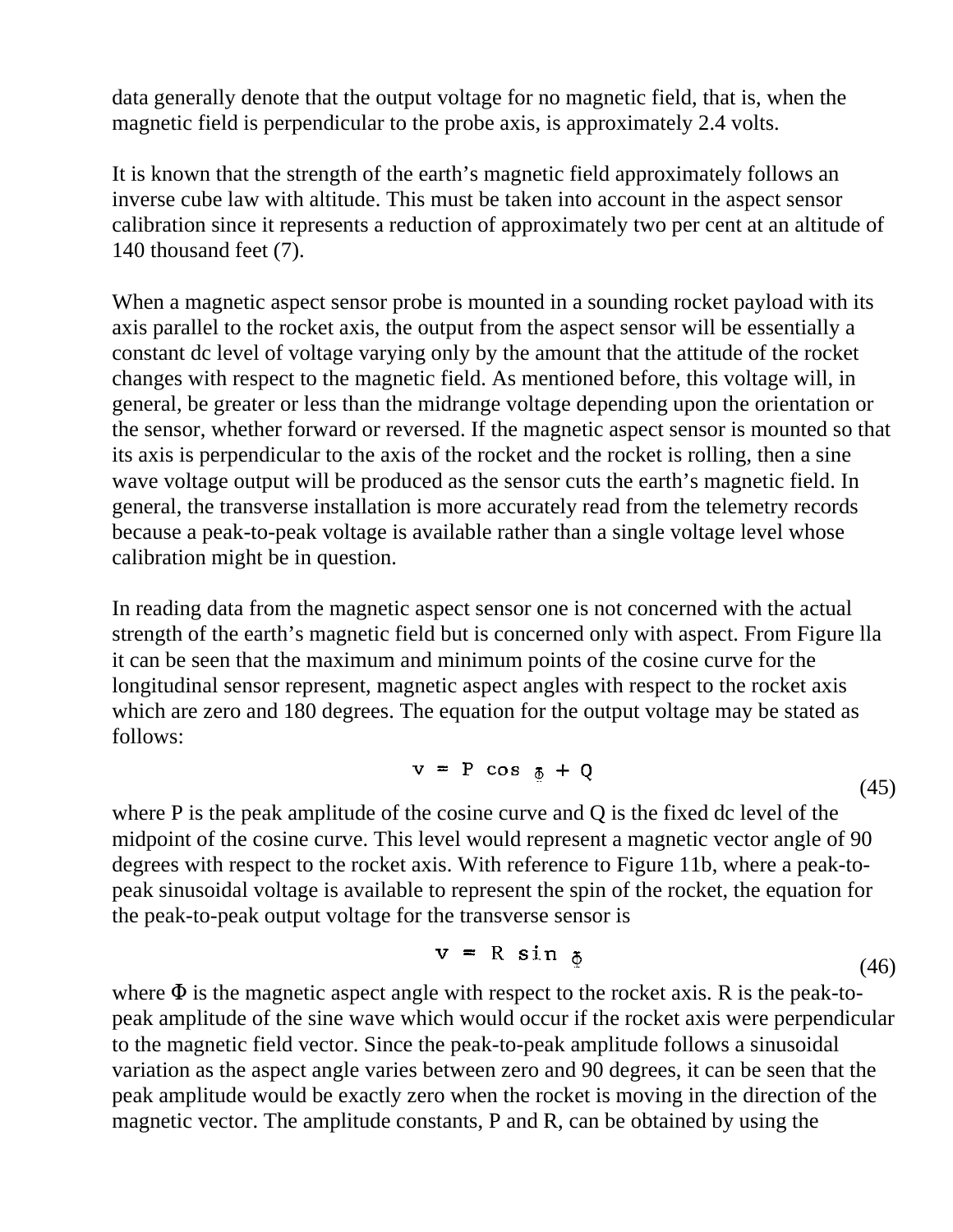boundary conditions obtained at launch. The launcher coordinates are always known, and from these the magnetic vector angle,  $\Phi$ , can be obtained.

As mentioned before, the values of P and R in the above equation, are modified by the inverse cube law relative to the magnetic field, which is a function of a rocket altitude. The magnitude of P and R are reduced by the following factor where  $R_0$  is the radius of the earth, and h is the rocket altitude (7).

$$
K = \left[\frac{R_o}{R_o + h}\right]^3 \tag{47}
$$

There are several factors which might alter the calibration of the magnetic aspect sensor. The presence of metals, especially magnetic materials within the payload may sometimes distort the magnetic field which is being sensed and cause erroneous readings. There is also the possibility that electric currents flowing through the metal members of the payload structure will setup fields which will disturb the calibration of the aspect sensor. The motion of the rocket in flight can create currents flowing in the metal structure which might cause distortion of the calibration. Calibration errors such as these are difficult to analyze and would make a study within themselves.

It is desirable to calibrate a magnetic aspect sensor after it has been installed in the nose cone, if possible. If the nose cone payload is not too unwieldy, this can be done by physically positioning it so that the output of the magnetic sensor will indicate the peak voltage values of the earth's magnetic field. If there is any error in the calibration it will, at least, be corrected at the peak values. The mid-point of the sine wave calibration curve is taken to be midway between these two peak values.

The magnetic sensors installed on the rockets used in testing the aspect system for trajectory analysis were used, in all cases, because they were already available in the rocket payloads. Since the system was flown on the three rockets primarily as a feasibility study for aspect devices of the type used here, there was no alternative but to use these magnetic aspect sensing devices. Without reflection on the general utility of the devices, it is indicated that they are the weakest link of the aspect-trajectory system.

A more desirable aspect sensor would be one which would provide more resolution in the output voltage reading, in that only a small spread of aspect angles would be re-ad at the output terminals. Such sensing devices have been devised and tailored especially for rockets which maintain a predetermined magnetic aspect. In these cases, only the portion of the cosine curve which is desired for extracting aspect data is available, and this portion is used throughout the zero-to-five volt range of the telemetry capabilities.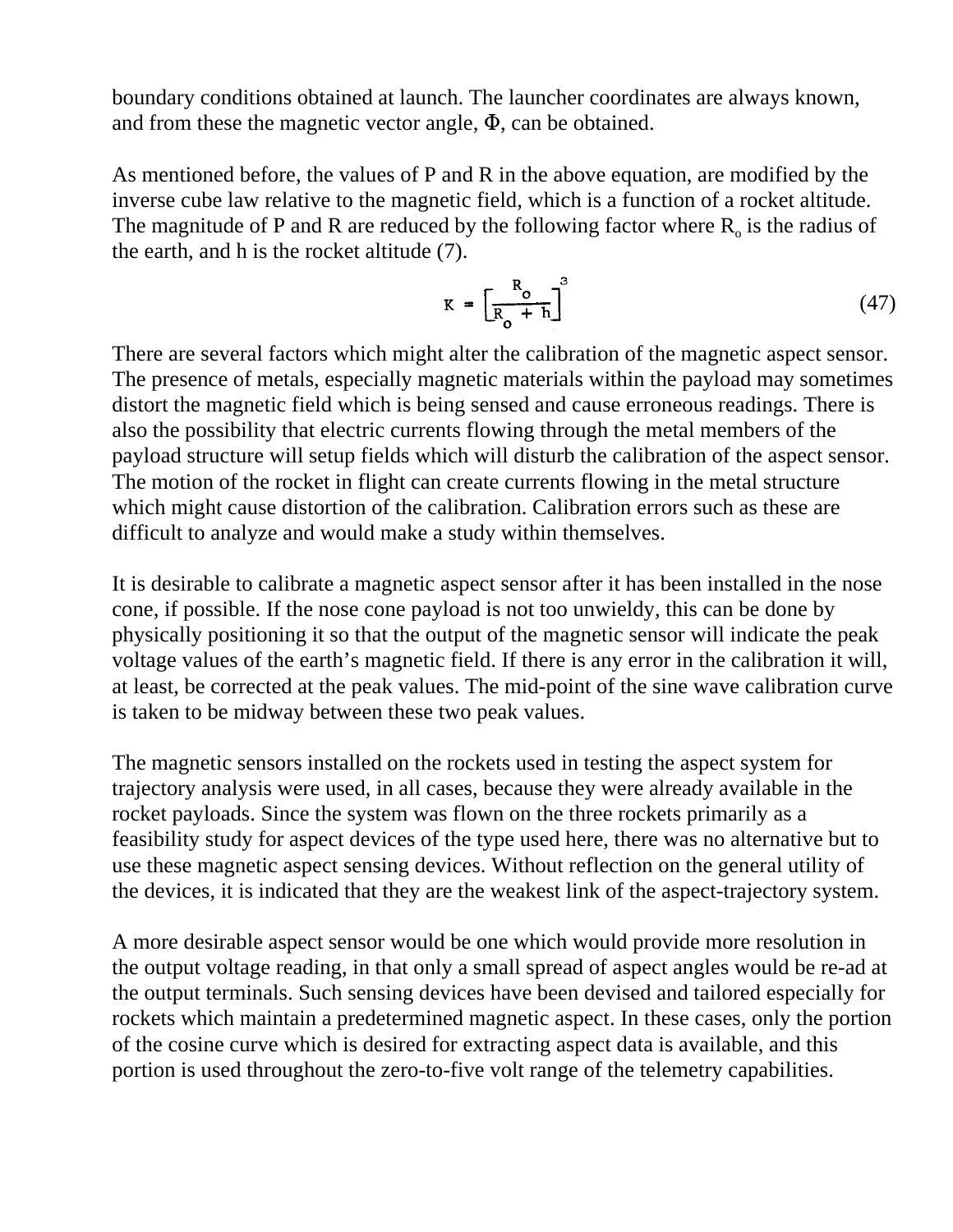**Conclusion** The accelerometer method for determining sounding rocket trajectories has been used by Oklahoma State University on several rockets recently. These have included the Aerobee, Nike-Cajun, and Astrobee-200. The greatest effort has been made with the unmodified accelerometer data where results have been considered to be unusually good. In many cases the altitude-time trajectory will agree with radar within an accuracy of one or two per cent. This accuracy is largely attributed to extreme care in calibrating the accelerometers and in extracting data from the telemetry records.

The unmodified accelerometer data produces a gravity-turn trajectory with an azimuth direction throughout the flight the same as the direction of launch. The only thing that can alter the trajectory is the introduction of rocket attitude data other than that caused by gravity. Wind velocities will affect the attitude of a rocket and will, as a result, affect the entire trajectory. Wind data has not successfully been used to improve the accuracy of the calculations. Use of the proper ballistic factors, however, might be used to improve the wind corrections in the computer calculations. The effective launch coordinates, which are usually different from the true launch coordinates, will create an improvement in trajectory accuracy. These effective launch coordinates are determined by impact predictors from wind data and are usually available to use in the computer program.

Attitude corrections from the solar-magnetic aspect system have been used on three Aerobee rockets to date. These three systems were used to study the feasibility of attitude supplemented acceleration data. Various degrees of success were experienced in improving the accuracy of the trajectory. The most significant improvement is in the azimuth angle calculations. In one instance the impact point was improved from  $26^{\circ}$ error to  $2^{\circ}$  error as compared with an uncorrected trajectory using the radar trajectory as the reference. Another rocket showed an improvement from  $16^{\circ}$  error to  $1^{\circ}$  error. In the former case the impact range was not improved while in the latter case it was improved almost 100 per cent. No significant altitude improvement was indicated for these two rockets. Results for the third rocket were impaired by clouds and undesirable relative positions of the solar and magnetic vectors. Accuracy in the aspect system should be improved considerably for further work. The magnetic system is, at present, the most inaccurate factor. Relative directions of the solar and magnetic vectors also have a great bearing on calculated attitude accuracy.

The accelerometer method for trajectory determination is most useful for altitude-time calculations at present. Further work with attitude methods should improve the accuracy to such an extent that azimuthal and range corrections in the trajectory can be made. This refinement would also require corrections due to the effect of the rotation of the earth.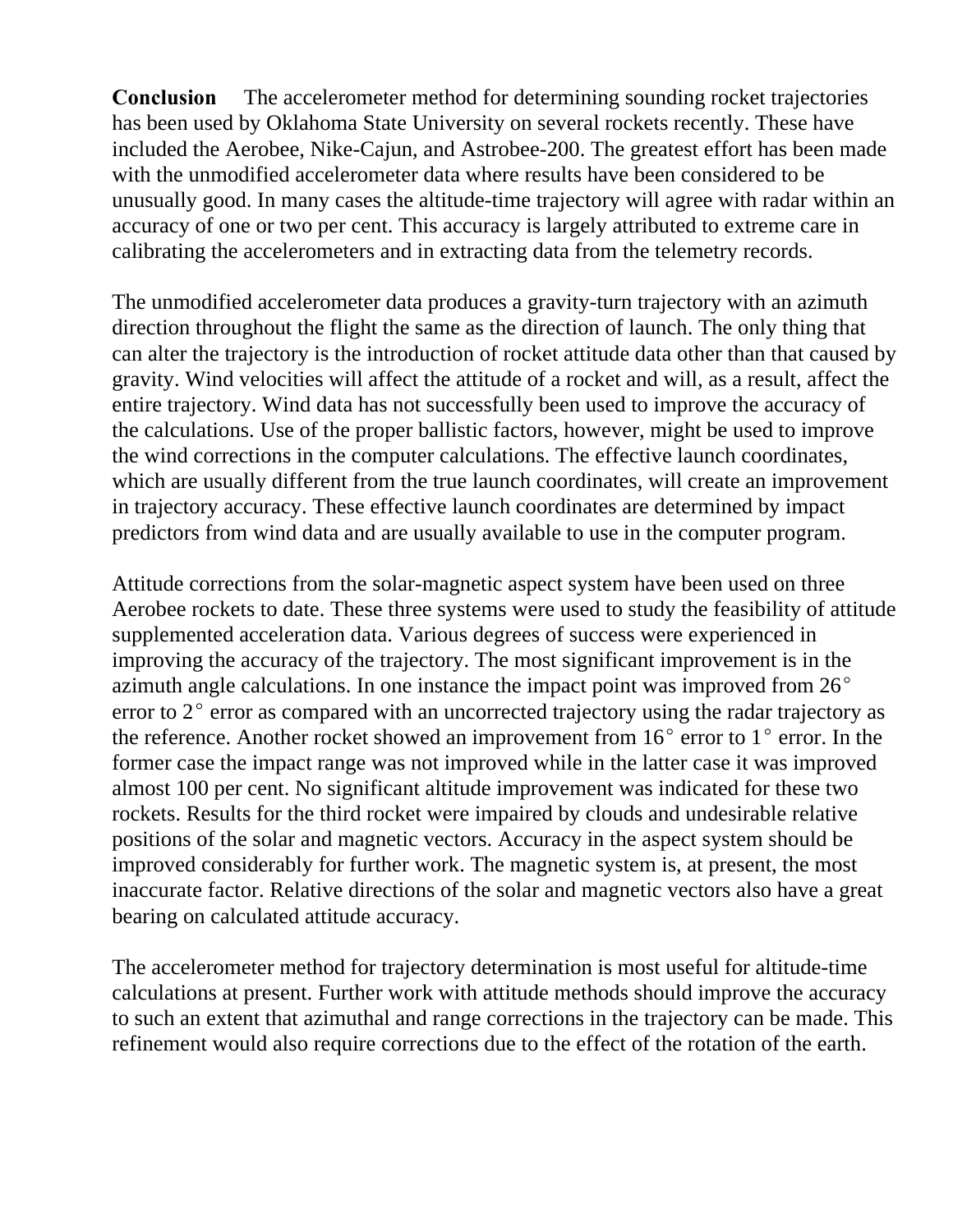## **REFERENCES**

- 1. Asquith, C. F. and W. F. Baxter. Missile Attitude Determination Using Magnetometers and Sun-Earth Systems. U. S. Army FAissile Command, Ridstone Arsenal, Alabama.
- 2. Cooper, Oscar L. "Digital Computer Methods for Calculating Rocket Trajectories from Acceleration Data." Proceedings of the Oklahoma Academy of Science. Vol.
- 3. Cooper, Oscar L. Digital Computer Rocket Trajectory Analysis. Scientific Report-No. 2, Contract AF 19(604)::6-648. Research Foundation, Oklahoma State University, Stillwater, Oklahoma, May, 1963.
- 4. Cooper, Oscar L. Rocket Trajectory Analysis Using Accelerometers and Aspect Sensing Devices. Ph.D. Dissertation; Oklahoma State University, 1964.
- 5. Cosmic Ray Altimeter. Engineering Reports 2908, 2996 and 4102. Bristol Aero-Industries Limited. Winnipeg, Manitoba, Canada.
- 6. Davis, Leverett Jr. , James W. Fallin, Jr. and Leon Blitzer. Exterior Ballistics of Rockets. Princeton, New Jersey, D. Van Nostrand Company, Inc., 1958.
- 7. Hutchinson, R. and B. Shuman. "Rocket Measurements of the Magnetic Field Above New Mexico." Journal of Geophysical Research, Vol. 66, No. 9 (September 1961) pp.2687-2693.
- 8. Kupperian, James E. Jr. and Robert W. Kreplin. "Optical Aspect System for Rockets." Review of Scientific Instruments, Vol. 28, No. 1, January 1957.
- 9. Magnetic Aspect Sensor Type RAM-3. Schonstedt Instrument Co. , Silver Spring, Maryland.
- 10. Seifert, Howard S. ed. Space Technology, New York. John Wiley and Sons, Inc., 1959.
- 11. Smith, L. G. "A Simple Method of Trajectory Determination for Sounding Rockets" G. C. A. Technical Report No. 63-9-N, Contract NASw-489 Geophysics Corporation of America, Bedford, Massachusetts, March, 1963.
- 12. Walter, Everett A. Six Variable Ballistic Model for a Rocket. Missile Meteorology Division. White Sands Missile Range, New Mexico.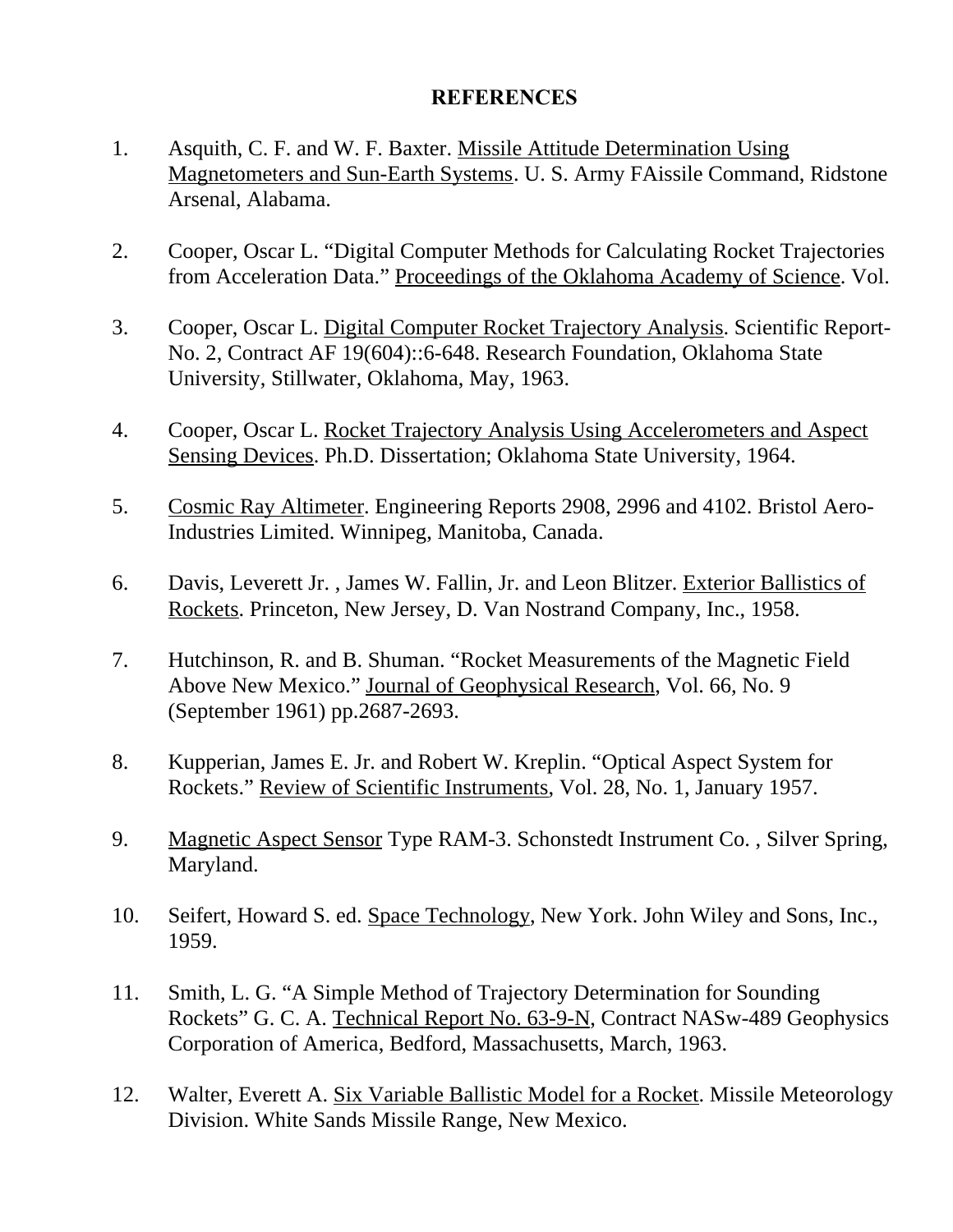

**Figure 1. Trapezoidal and Simpson's Rule Method for Numerical Integration**



**Figure 2. Computer Method for Numerical Integration**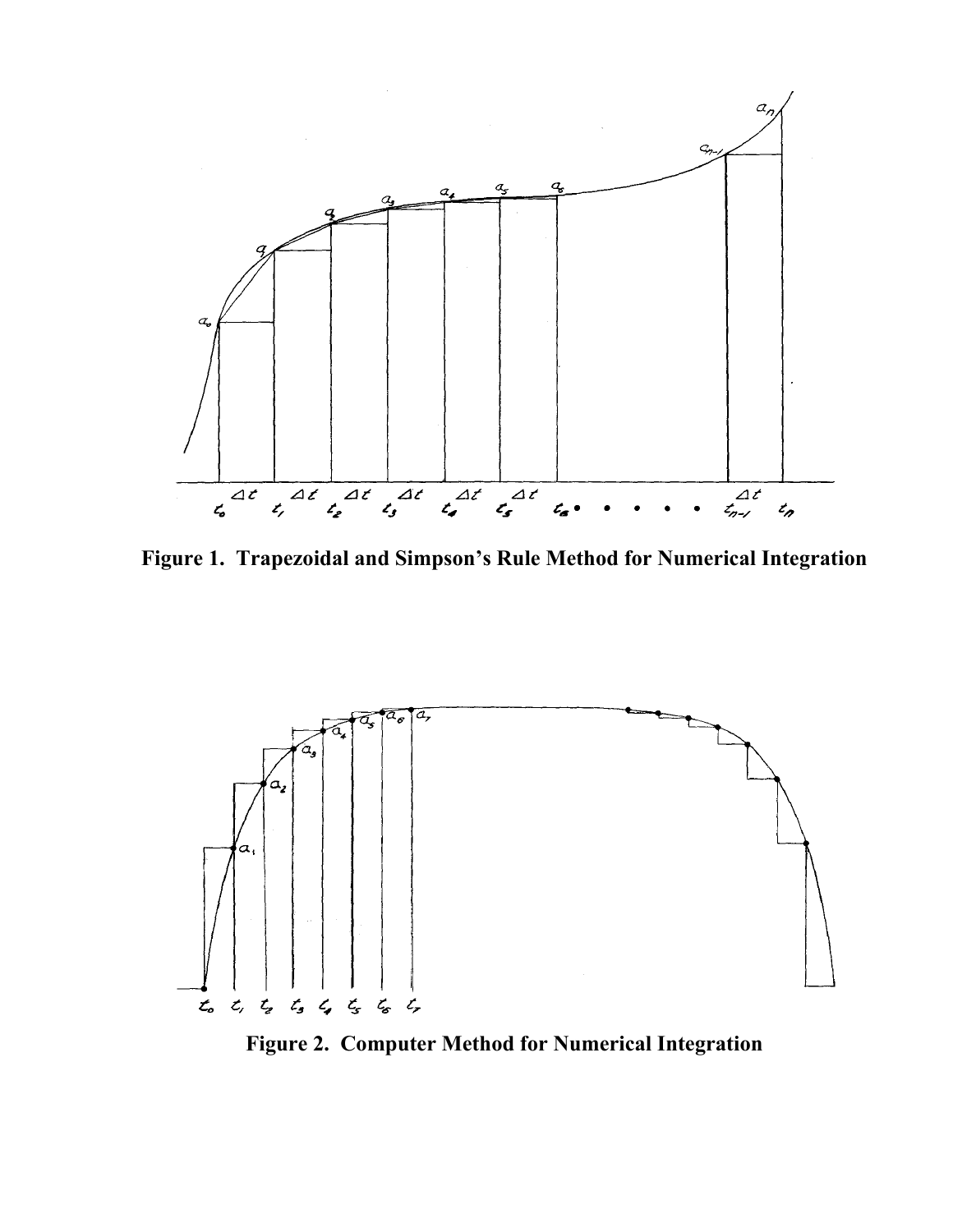





**Figure 4. Acceleration Vector Diagram**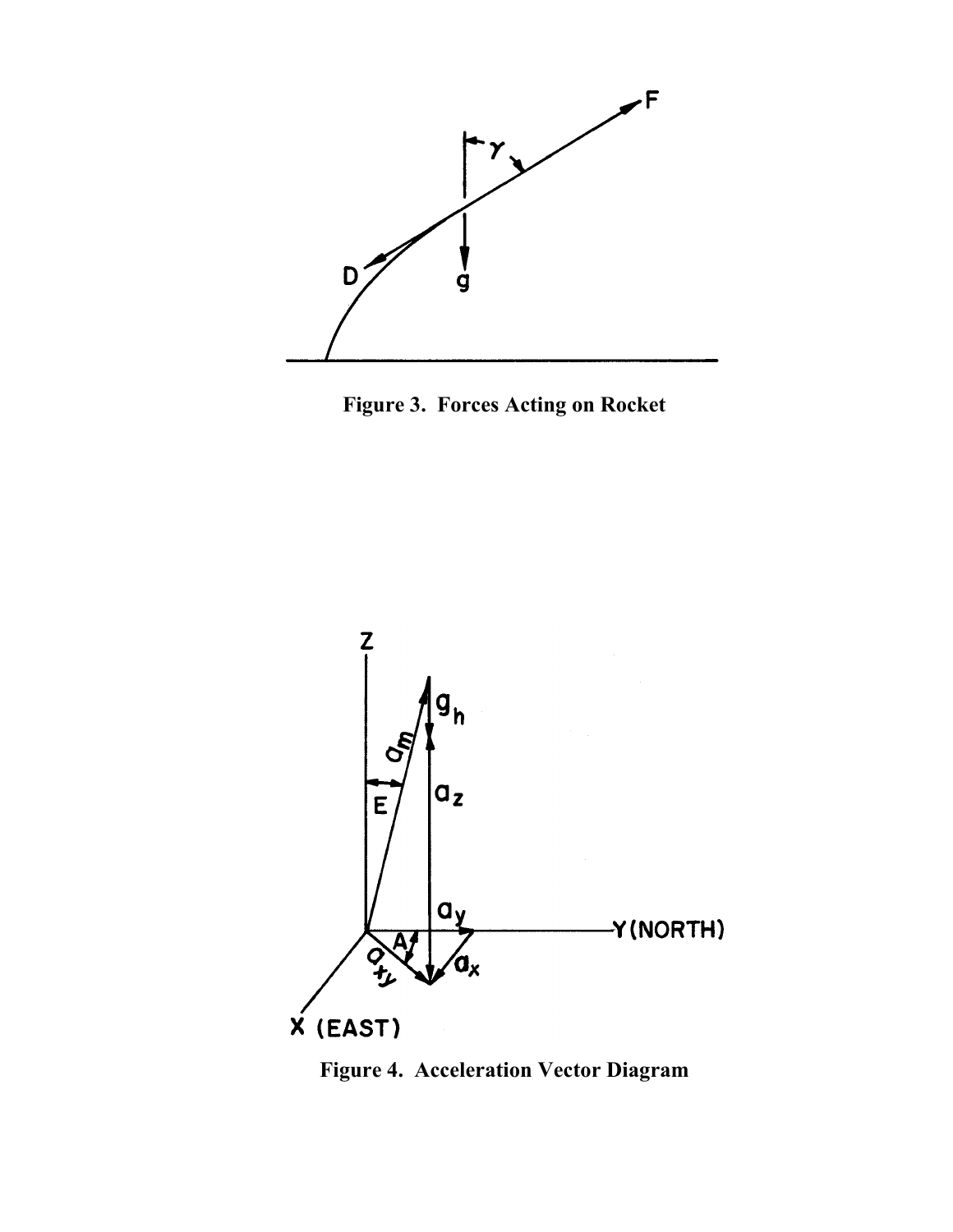

**Figure 5. Simplified Flow Chart for Trajectory Program**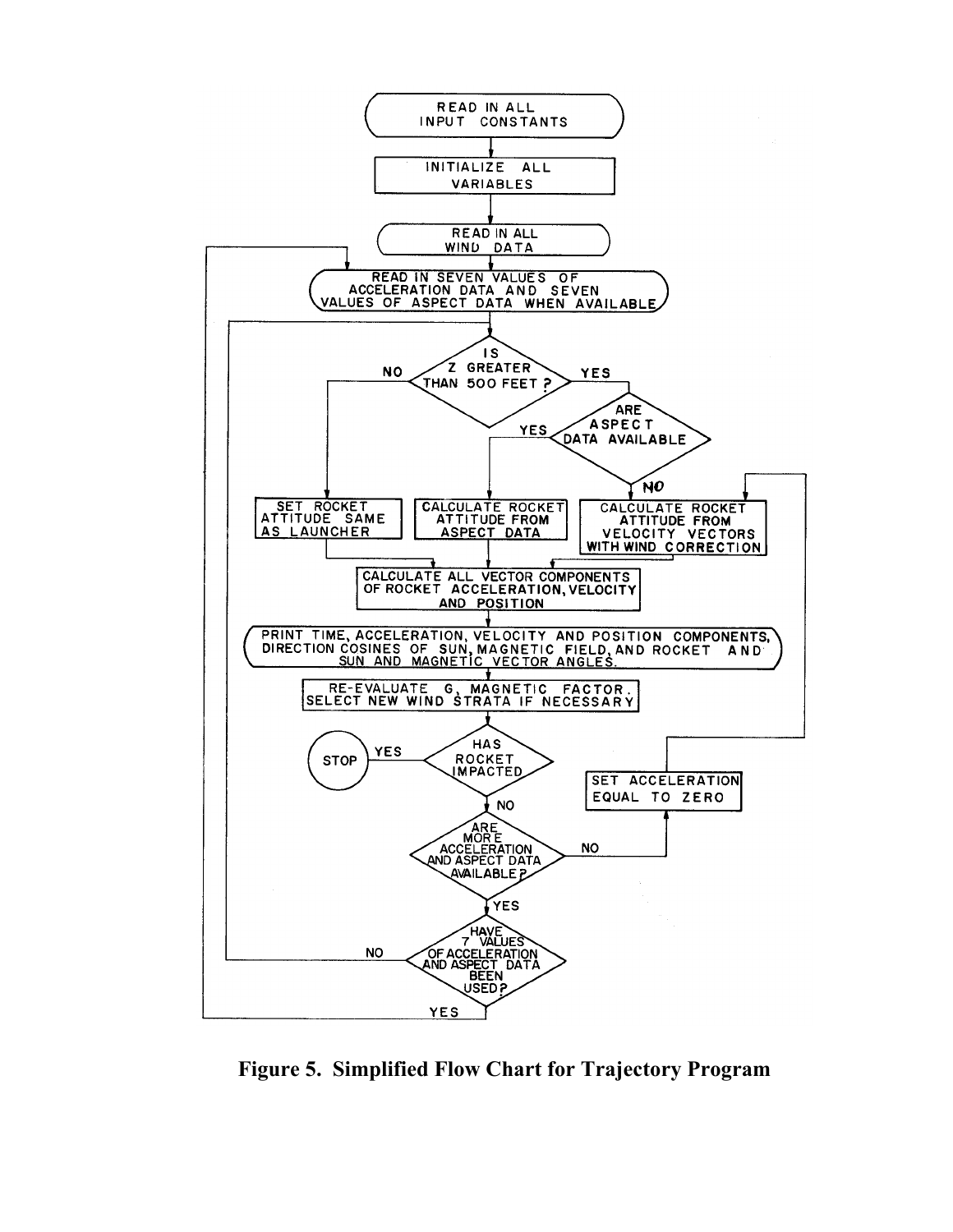

**Figure 6. Intersecting Cone Representation of Rocket Vector**



**Figure 7. Sun, Magnetic Field, and Rocket Vector Diagram**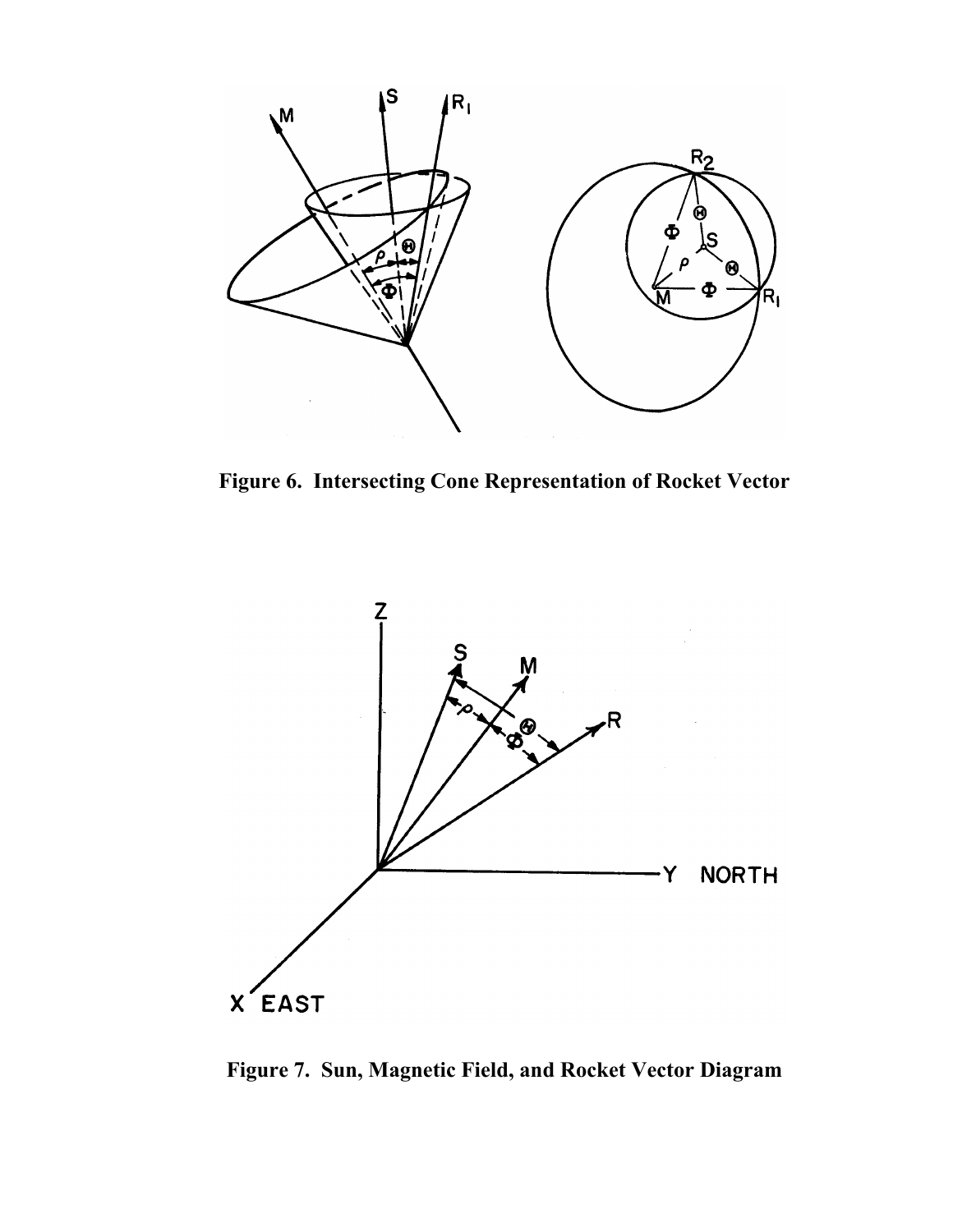

**Figure 8. Functional Sketches of Solar Aspect Sensor**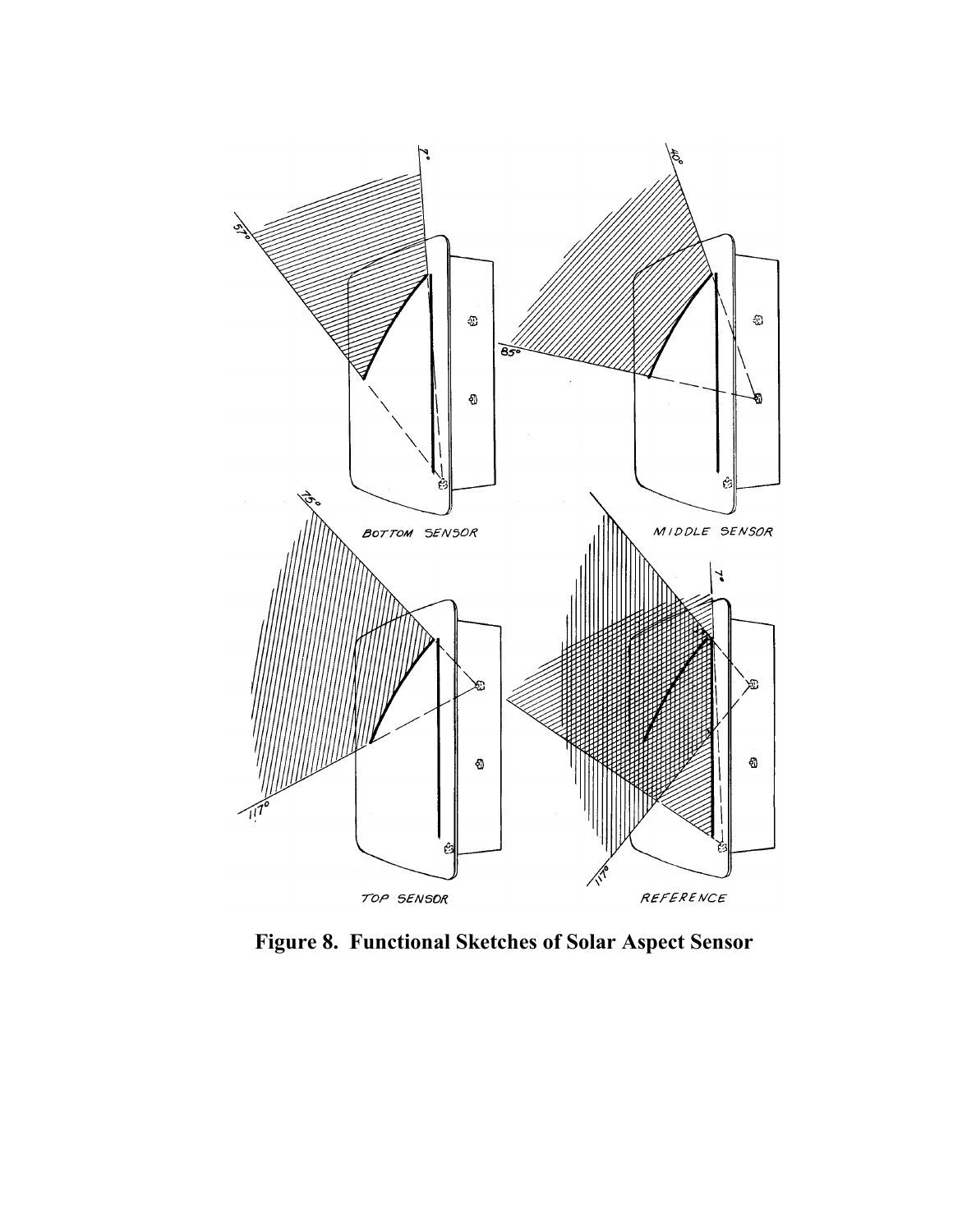





**Figure 10. Solar Aspect Sensor Installed**